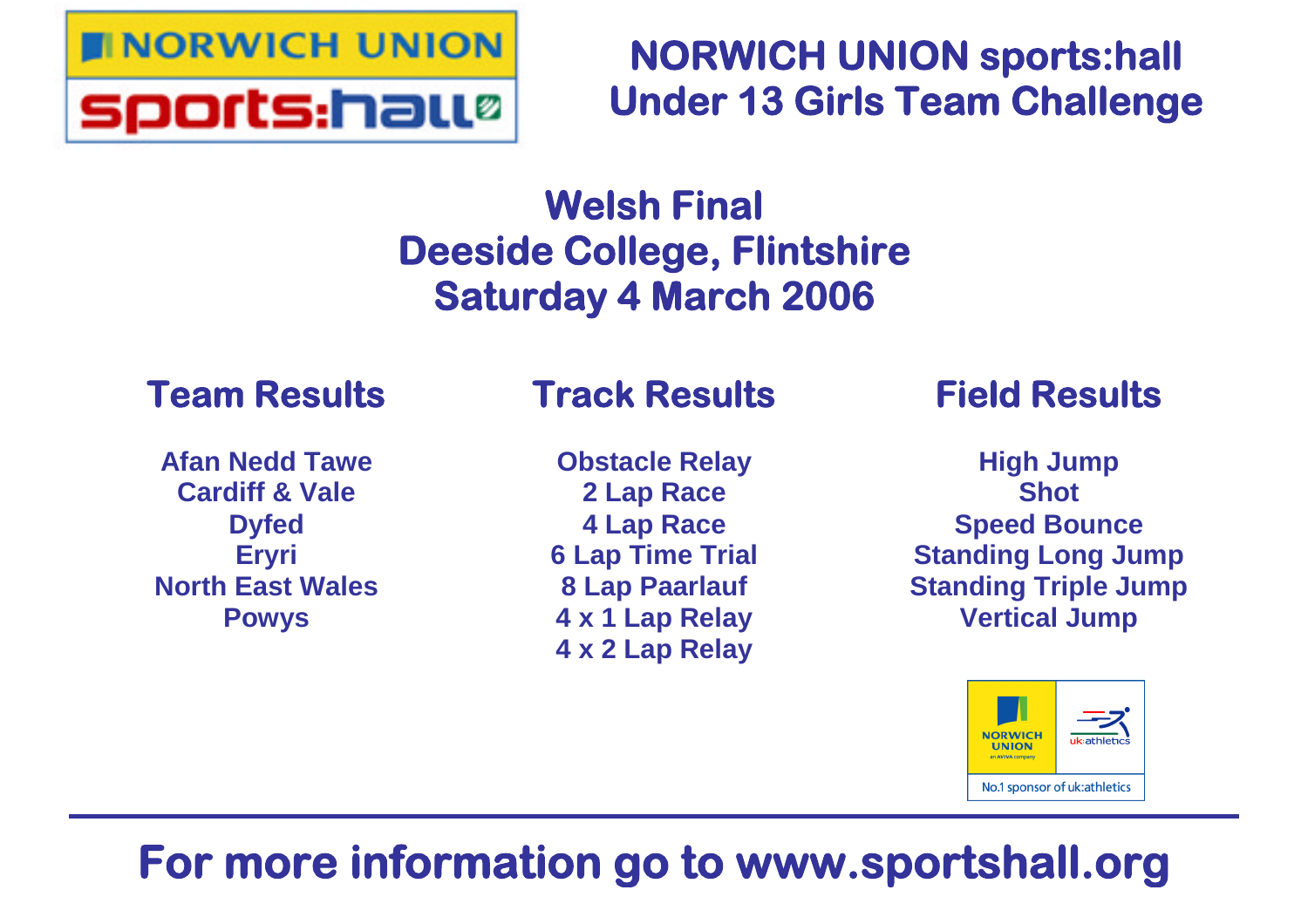### **Competition Results**

|         | <b>Competition:</b><br>NUS-Welsh Final Under 13 Girls |               |              |          |     |     | <b>Venue:</b> | Deeside College |     |     |    |    |           |            |     | <b>Date</b><br>4 Mar 2006 |
|---------|-------------------------------------------------------|---------------|--------------|----------|-----|-----|---------------|-----------------|-----|-----|----|----|-----------|------------|-----|---------------------------|
| Ranking | Team                                                  | <b>Colour</b> | <b>Score</b> | ΟR       | P8  | 4x1 | 4x2           | 2LR             | 4LR | 6LR | HJ | S. | <b>SB</b> | <b>SLJ</b> | STJ | VJ                        |
|         | North East Wales                                      | royal         | 633          | 70       | 60  | 40  | 70            | 49              | 40  | 52  | 54 | 28 | 56        | 48         | 26  | 40                        |
| 2       | Powys                                                 | sky           | 595          | 60       | 40  | 70  | 60            | 43              | 48  | 38  | 24 | 44 | 50        | 26         | 48  | 44                        |
| 3       | Ervri                                                 | green         | 575          | 50       | -50 | 60  | 50            | 45              | 30  | 54  | 30 | 40 | 38        | 52         | 50  | 26                        |
| 4       | <b>D</b> vfed                                         | red           | 544          | 40       | 70  | 50  | 20            | 37              | 48  | 24  | 47 | 58 | 30        | 38         | 36  | 46                        |
|         | Afan Nedd Tawe                                        | orange        | 309          | $\Omega$ | 30  | 30  | 40            | 0               | 42  | 28  | 29 | 18 | 28        | 26         | 14  | 24                        |
| 6       | Cardiff & Vale                                        | navy          | 290          | $\Omega$ | 20  | 0   | 30            | 36              | 12  | 24  | 36 | 22 | 18        | 20         | 24  | 48                        |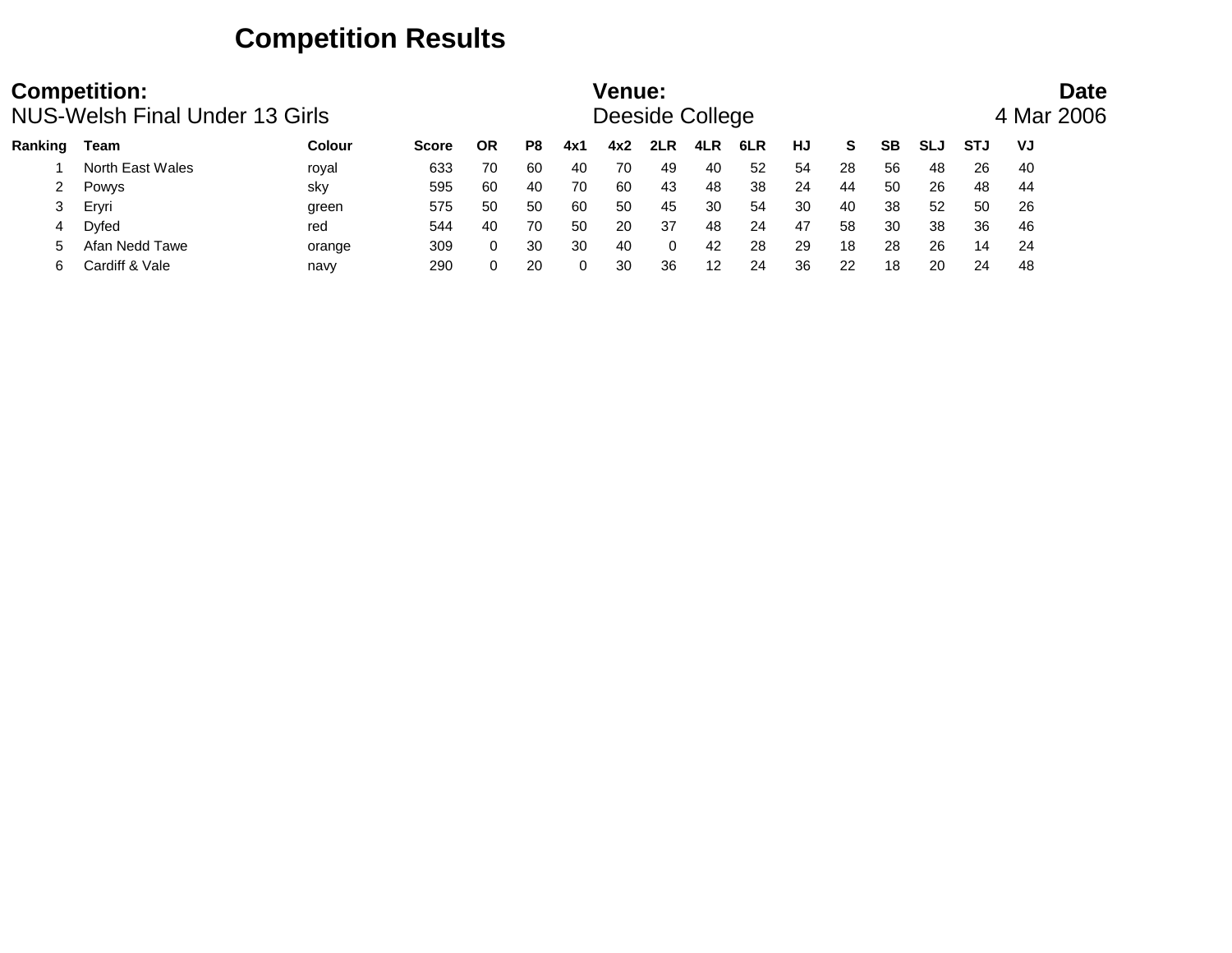### **Team Results Afan Nedd Tawe (orange)**

|         | <b>Competition:</b> | <b>NUS-Welsh Final Under 13 Girls</b> |               |              |           |                |      | <b>Venue:</b>     |             | Deeside College   |      |       |    |           |            |            |                  | <b>Date</b><br>4 Mar 2006 |
|---------|---------------------|---------------------------------------|---------------|--------------|-----------|----------------|------|-------------------|-------------|-------------------|------|-------|----|-----------|------------|------------|------------------|---------------------------|
| Ranking | <b>Team</b>         |                                       | <b>Colour</b> | <b>Score</b> | <b>OR</b> | P <sub>8</sub> | 4x1  | 4x2               | 2LR         | 4LR               | 6LR  | HJ    | S  | <b>SB</b> | <b>SLJ</b> | <b>STJ</b> | VJ               |                           |
|         | North East Wales    |                                       | royal         | 633          | 70        | 60             | 40   | 70                | 49          | 40                | 52   | 54    | 28 | 56        | 48         | 26         | 40               |                           |
| 2       | Powys               |                                       | sky           | 595          | 60        | 40             | 70   | 60                | 43          | 48                | 38   | 24    | 44 | 50        | 26         | 48         | 44               |                           |
| 3       | Eryri               |                                       | green         | 575          | 50        | 50             | 60   | 50                | 45          | 30                | 54   | 30    | 40 | 38        | 52         | 50         | 26               |                           |
| 4       | Dyfed               |                                       | red           | 544          | 40        | 70             | 50   | 20                | 37          | 48                | 24   | 47    | 58 | 30        | 38         | 36         | 46               |                           |
| 5       | Afan Nedd Tawe      |                                       | orange        | 309          | 0         | 30             | 30   | 40                | $\mathbf 0$ | 42                | 28   | 29    | 18 | 28        | 26         | 14         | 24               |                           |
| 6       | Cardiff & Vale      |                                       | navy          | 290          | 0         | 20             | 0    | 30                | 36          | 12                | 24   | 36    | 22 | 18        | 20         | 24         | 48               |                           |
|         | <b>Comp No Name</b> |                                       |               | <b>Event</b> |           | Perf1          |      | Perf <sub>2</sub> |             | Perf <sub>3</sub> |      | Perf4 |    |           | Best       | Ranking    |                  | <b>Points</b>             |
|         |                     | Cerys Morgan                          |               | 4LR          |           | 51.9           |      |                   | 52.9        |                   |      |       |    |           | 52.9       |            | 4                | 24                        |
|         |                     | Cerys Morgan                          |               | <b>SLJ</b>   |           |                | 1.68 |                   | 1.66        |                   | 1.66 | 1.74  |    |           | 1.74       |            | 9                | 14                        |
|         | 2                   | Naomi James                           |               | 4LR          |           | 53.2           |      |                   | 0.0         |                   |      |       |    |           | 53.2       |            |                  | 18                        |
|         | $\overline{2}$      | Naomi James                           |               | S            |           | 6.46           |      | 7.11              |             |                   | 7.23 | 7.20  |    |           | 7.23       |            |                  | 18                        |
|         | 3                   | <b>Marley James</b>                   |               | <b>SLJ</b>   |           |                | 1.70 |                   | 1.62        |                   | 1.55 | 1.62  |    |           | 1.70       |            | 10               | 12                        |
|         | 4                   | Atlanta Williams                      |               | <b>SB</b>    |           |                | 62   |                   |             |                   |      |       |    |           | 62         |            | $6=$             | 18                        |
|         | 5                   | <b>Rhiannan Thomas</b>                |               | VJ           |           |                | 38   |                   | 46          |                   | 44   |       | 45 |           | 46         |            | 8                | 16                        |
|         | 6                   | Elysia Pearson                        |               | 6LR          |           | 1:32.4         |      |                   |             |                   |      |       |    | 1:32.4    |            |            | 10               | 12                        |
|         | 6                   | <b>Elysia Pearson</b>                 |               | VJ           |           |                | 34   |                   | 40          |                   | 38   |       | 38 |           | 40         |            | 12               | 8                         |
|         |                     | Joelle Drummond                       |               | 6LR          |           | 1:31.5         |      |                   |             |                   |      |       |    | 1:31.5    |            |            | 8                | 16                        |
|         |                     | Joelle Drummond                       |               | <b>STJ</b>   |           |                | 3.96 |                   | 4.16        |                   | 4.30 | 4.10  |    |           | 4.30       |            | $\boldsymbol{9}$ | 14                        |
|         | 8                   | <b>Kimberley Davies</b>               |               | HJ           |           |                | 1.20 |                   |             |                   |      |       |    |           | 1.20       |            | $7 =$            | 17                        |
|         | 9                   | Naomi Turner                          |               | HJ           |           |                | 1.05 |                   |             |                   |      |       |    |           | 1.05       |            | 10               | 12                        |
|         | 9                   | Naomi Turner                          |               | <b>SB</b>    |           |                | 56   |                   |             |                   |      |       |    |           | 56         | 11         |                  | 10                        |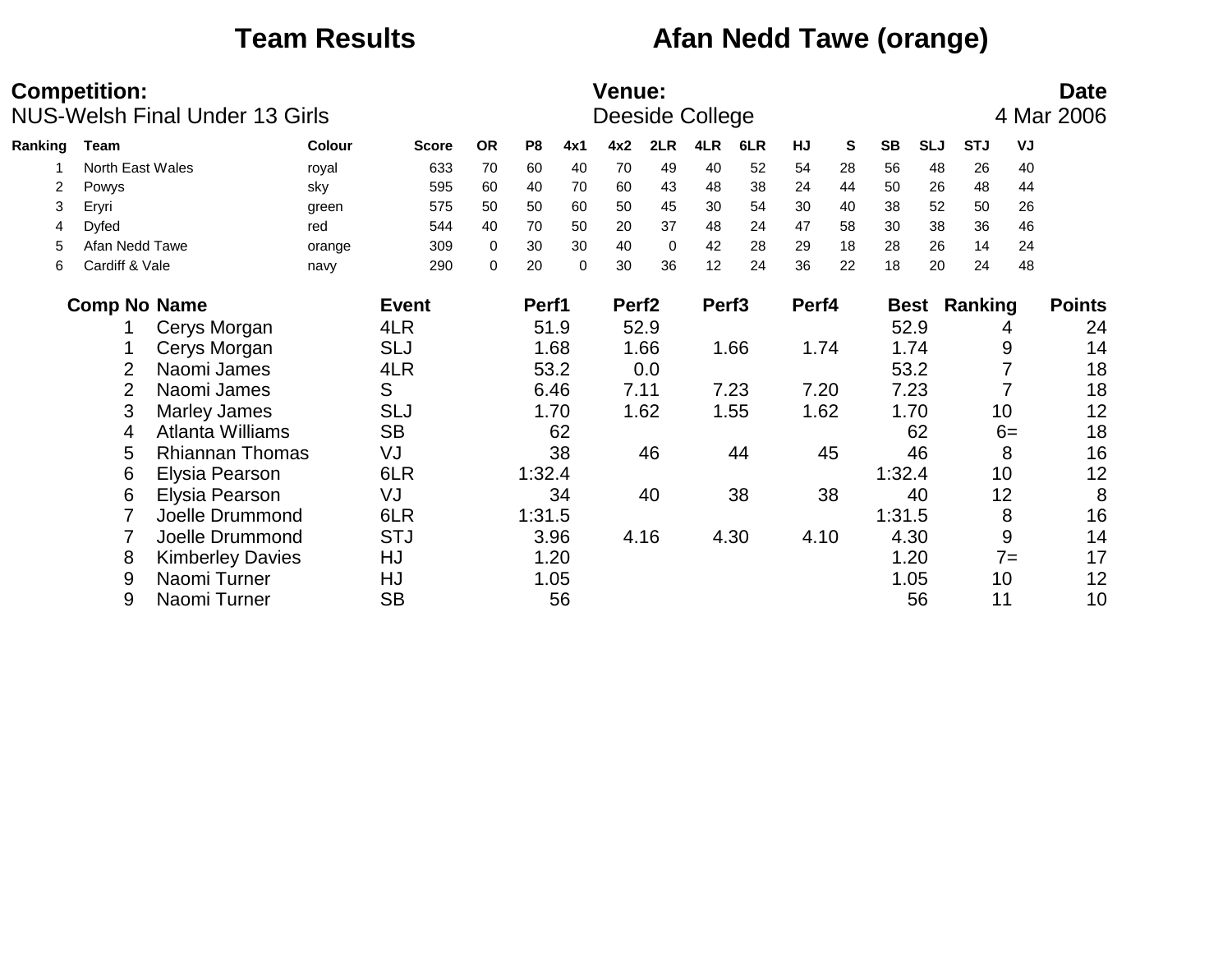## **Team Results Cardiff & Vale (navy)**

|         | <b>Competition:</b> | <b>NUS-Welsh Final Under 13 Girls</b> |        |              |           |                |      | <b>Venue:</b><br>Deeside College |      |                   |      |       |    |           |            |            |                | <b>Date</b><br>4 Mar 2006 |
|---------|---------------------|---------------------------------------|--------|--------------|-----------|----------------|------|----------------------------------|------|-------------------|------|-------|----|-----------|------------|------------|----------------|---------------------------|
| Ranking | Team                |                                       | Colour | <b>Score</b> | <b>OR</b> | P <sub>8</sub> | 4x1  | 4x2                              | 2LR  | 4LR               | 6LR  | HJ    | S  | <b>SB</b> | <b>SLJ</b> | <b>STJ</b> | VJ             |                           |
|         | North East Wales    |                                       | royal  | 633          | 70        | 60             | 40   | 70                               | 49   | 40                | 52   | 54    | 28 | 56        | 48         | 26         | 40             |                           |
| 2       | Powys               |                                       | sky    | 595          | 60        | 40             | 70   | 60                               | 43   | 48                | 38   | 24    | 44 | 50        | 26         | 48         | 44             |                           |
| 3       | Eryri               |                                       | green  | 575          | 50        | 50             | 60   | 50                               | 45   | 30                | 54   | 30    | 40 | 38        | 52         | 50         | 26             |                           |
| 4       | Dyfed               |                                       | red    | 544          | 40        | 70             | 50   | 20                               | 37   | 48                | 24   | 47    | 58 | 30        | 38         | 36         | 46             |                           |
| 5       | Afan Nedd Tawe      |                                       | orange | 309          | 0         | 30             | 30   | 40                               | 0    | 42                | 28   | 29    | 18 | 28        | 26         | 14         | 24             |                           |
| 6       | Cardiff & Vale      |                                       | navy   | 290          | 0         | 20             | 0    | 30                               | 36   | 12                | 24   | 36    | 22 | 18        | 20         | 24         | 48             |                           |
|         | <b>Comp No Name</b> |                                       |        | <b>Event</b> |           | Perf1          |      | Perf <sub>2</sub>                |      | Perf <sub>3</sub> |      | Perf4 |    |           | Best       | Ranking    |                | <b>Points</b>             |
|         | 13                  | <b>Stephanie Emezie</b>               |        | 2LR          |           | 24.2           |      |                                  | 24.6 |                   |      |       |    | 24.6      |            |            | 4              | 24                        |
|         | 13                  | <b>Stephanie Emezie</b>               |        | VJ           |           |                | 59   |                                  | 57   |                   | 61   |       | 61 |           | 61         |            | $\overline{2}$ | 28                        |
|         | 14                  | <b>Katie Davies</b>                   |        | 4LR          |           | 55.2           |      |                                  | 0.0  |                   |      |       |    | 55.2      |            | 10         |                | 12                        |
|         | 14                  | <b>Katie Davies</b>                   |        | <b>STJ</b>   |           | 5.62           |      |                                  | 0.00 |                   | 5.74 | 5.84  |    | 5.84      |            |            | 4              | 24                        |
|         | 15                  | <b>Eloise Laity</b>                   |        | 6LR          |           | 1:27.1         |      |                                  |      |                   |      |       |    | 1:27.1    |            |            | 4              | 24                        |
|         | 15                  | <b>Eloise Laity</b>                   |        | VJ           |           |                | 47   |                                  | 40   |                   | 46   |       | 46 |           | 47         |            | 6              | 20                        |
|         | 16                  | Caitlin O'Connor                      |        | 2LR          |           | 26.2           |      |                                  | 0.0  |                   |      |       |    | 26.2      |            |            | 10             | 12                        |
|         | 16                  | Caitlin O'Connor                      |        | S            |           |                | 7.70 | 7.71                             |      |                   | 6.51 | 6.34  |    | 7.71      |            |            | 5              | 22                        |
|         | 17                  | <b>Rachel Board</b>                   |        | HJ           |           | 1.25           |      |                                  |      |                   |      |       |    |           | 1.25       |            | 5              | 22                        |
|         | 18                  | Gabbi Burns                           |        | HJ           |           | 1.15           |      |                                  |      |                   |      |       |    |           | 1.15       |            | 9              | 14                        |
|         | 19                  | <b>Stacey Summers</b>                 |        | <b>SB</b>    |           |                | 62   |                                  |      |                   |      |       |    |           | 62         |            | $6=$           | 18                        |
|         | 20                  | <b>Stephanie Lucas</b>                |        | <b>SLJ</b>   |           |                | 1.76 |                                  | 1.80 |                   | 1.80 | 1.84  |    | 1.84      |            |            | 6              | 20                        |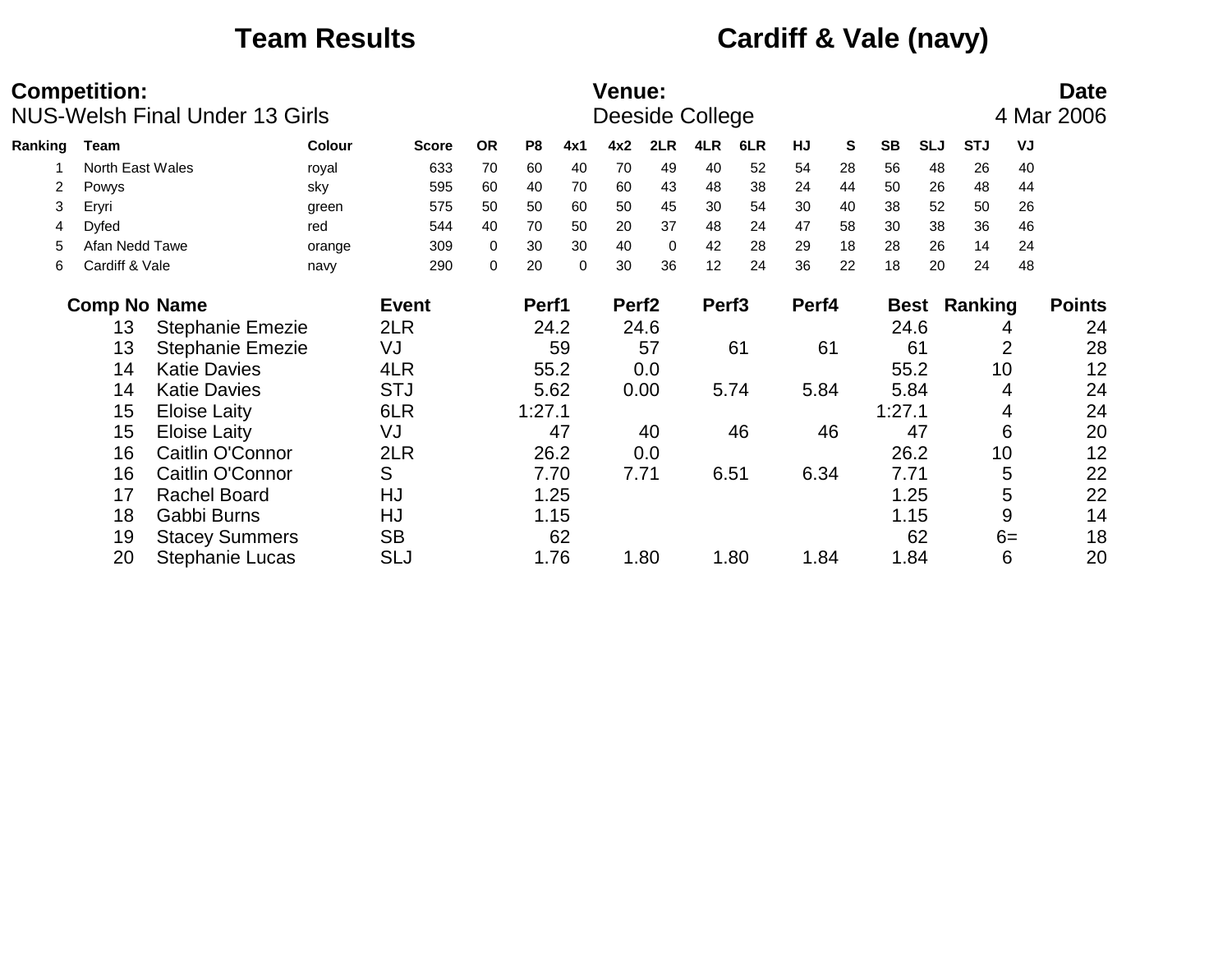### **Team Results Dyfed (red)**

|         | <b>Competition:</b> | <b>NUS-Welsh Final Under 13 Girls</b> |               |               |           |        |          | <b>Venue:</b>     |             | Deeside College   |      |       |    |           |             |            |                | <b>Date</b><br>4 Mar 2006 |
|---------|---------------------|---------------------------------------|---------------|---------------|-----------|--------|----------|-------------------|-------------|-------------------|------|-------|----|-----------|-------------|------------|----------------|---------------------------|
| Ranking | <b>Team</b>         |                                       | <b>Colour</b> | <b>Score</b>  | <b>OR</b> | P8     | 4x1      | 4x2               | 2LR         | 4LR               | 6LR  | HJ    | S  | <b>SB</b> | <b>SLJ</b>  | <b>STJ</b> | VJ             |                           |
|         | North East Wales    |                                       | royal         | 633           | 70        | 60     | 40       | 70                | 49          | 40                | 52   | 54    | 28 | 56        | 48          | 26         | 40             |                           |
| 2       | Powys               |                                       | sky           | 595           | 60        | 40     | 70       | 60                | 43          | 48                | 38   | 24    | 44 | 50        | 26          | 48         | 44             |                           |
| 3       | Eryri               |                                       | green         | 575           | 50        | 50     | 60       | 50                | 45          | 30                | 54   | 30    | 40 | 38        | 52          | 50         | 26             |                           |
| 4       | Dyfed               |                                       | red           | 544           | 40        | 70     | 50       | 20                | 37          | 48                | 24   | 47    | 58 | 30        | 38          | 36         | 46             |                           |
| 5       | Afan Nedd Tawe      |                                       | orange        | 309           | 0         | 30     | 30       | 40                | $\mathbf 0$ | 42                | 28   | 29    | 18 | 28        | 26          | 14         | 24             |                           |
| 6       | Cardiff & Vale      |                                       | navy          | 290           | $\Omega$  | 20     | $\Omega$ | 30                | 36          | 12                | 24   | 36    | 22 | 18        | 20          | 24         | 48             |                           |
|         | <b>Comp No Name</b> |                                       |               | <b>Event</b>  |           | Perf1  |          | Perf <sub>2</sub> |             | Perf <sub>3</sub> |      | Perf4 |    |           | <b>Best</b> | Ranking    |                | <b>Points</b>             |
|         | 25                  | Laura Elias                           |               | 2LR           |           | 25.5   |          |                   | 0.0         |                   |      |       |    | 25.5      |             |            | $8=$           | 15                        |
|         | 25                  | Laura Elias                           |               | <b>SLJ</b>    |           |        | 1.74     |                   | 1.72        |                   | 1.20 | 1.74  |    |           | 1.74        |            | 8              | 16                        |
|         | 26                  | Laura Penhallurick                    |               | 4LR           |           | 52.1   |          |                   | 53.5        |                   |      |       |    | 53.5      |             |            | 5              | 22                        |
|         | 26                  | Laura Penhallurick                    |               | VJ            |           |        | 49       |                   | 37          |                   | 33   |       | 45 |           | 49          |            | 5              | 22                        |
|         | 27                  | <b>Rhiannan Plant</b>                 |               | 6LR           |           | 1:33.3 |          |                   |             |                   |      |       |    | 1:33.3    |             | 11         |                | 10                        |
|         | 27                  | <b>Rhiannan Plant</b>                 |               | <b>SLJ</b>    |           |        | 1.84     |                   | 1.82        |                   | 1.78 | 1.70  |    |           | 1.84        |            | 5              | 22                        |
|         | 28                  | Jodie Jones                           |               | 6LR           |           | 1:31.9 |          |                   |             |                   |      |       |    | 1:31.9    |             |            | 9              | 14                        |
|         | 28                  | Jodie Jones                           |               | <b>SB</b>     |           |        | 59       |                   |             |                   |      |       |    |           | 59          |            | 10             | 12                        |
|         | 29                  | <b>Llinos Emanuel</b>                 |               | 2LR           |           |        | 24.8     |                   | 25.1        |                   |      |       |    | 25.1      |             |            | 5              | 22                        |
|         | 29                  | <b>Llinos Emanuel</b>                 |               | <b>SB</b>     |           |        | 62       |                   |             |                   |      |       |    |           | 62          |            | $6=$           | 18                        |
|         | 30                  | <b>Ffion Rhys</b>                     |               | 4LR           |           |        | 52.2     |                   | 52.4        |                   |      |       |    | 52.4      |             |            | 3              | 26                        |
|         | 30                  | <b>Ffion Rhys</b>                     |               | HJ            |           |        | 1.36     |                   |             |                   |      |       |    |           | 1.36        |            |                | 30                        |
|         | 31                  | Zoey McCall                           |               | ${\mathsf S}$ |           |        | 7.68     |                   | 8.23        |                   | 7.85 | 7.58  |    |           | 8.23        |            | $\overline{2}$ | 28                        |
|         | 32                  | Emma While                            |               | S             |           |        | 0.00     |                   | 8.33        |                   | 7.99 | 8.49  |    | 8.49      |             |            |                | 30                        |
|         | 33                  | <b>Helen While</b>                    |               | VJ            |           |        | 55       |                   | 49          |                   | 41   |       | 45 |           | 55          |            | 4              | 24                        |
|         | 34                  | <b>Emily Thomas</b>                   |               | HJ            |           |        | 1.20     |                   |             |                   |      |       |    |           | 1.20        |            | $7 =$          | 17                        |
|         | 35                  | <b>Jessica Northcott</b>              |               | <b>STJ</b>    |           | 4.47   |          |                   | 0.00        |                   | 4.34 | 4.52  |    |           | 4.52        |            | 8              | 16                        |
|         | 36                  | <b>Alyce Phillips</b>                 |               | <b>STJ</b>    |           |        | 4.62     |                   | 4.44        |                   | 4.82 | 4.62  |    | 4.82      |             |            | 6              | 20                        |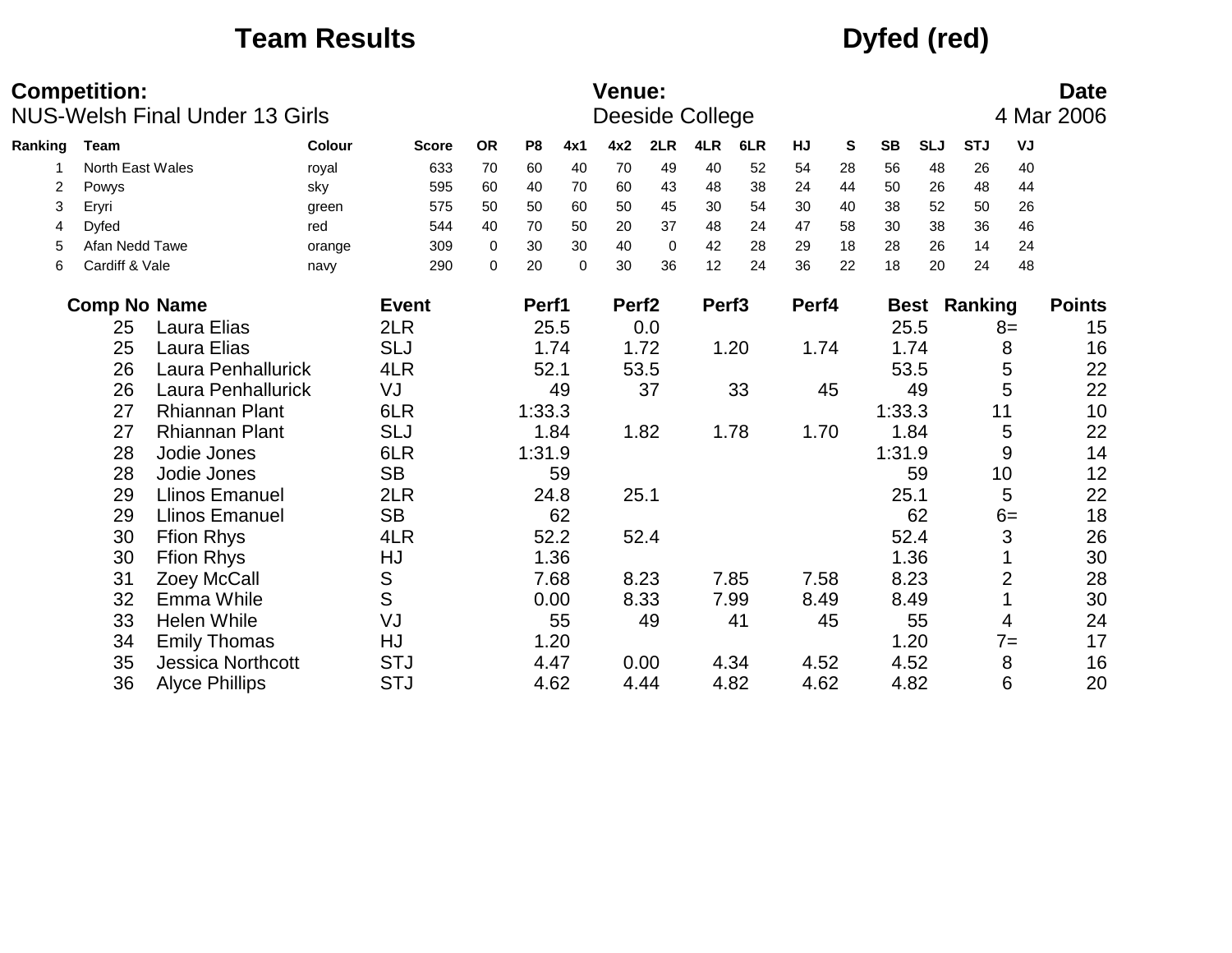## **Team Results Eryri (green)**

|         | <b>Competition:</b> | <b>NUS-Welsh Final Under 13 Girls</b> |               |              |           |                |          | <b>Venue:</b>     |             | Deeside College   |      |       |    |             |            |            |                | <b>Date</b><br>4 Mar 2006 |
|---------|---------------------|---------------------------------------|---------------|--------------|-----------|----------------|----------|-------------------|-------------|-------------------|------|-------|----|-------------|------------|------------|----------------|---------------------------|
| Ranking | Team                |                                       | <b>Colour</b> | <b>Score</b> | <b>OR</b> | P <sub>8</sub> | 4x1      | 4x2               | 2LR         | 4LR               | 6LR  | HJ    | S  | <b>SB</b>   | <b>SLJ</b> | <b>STJ</b> | VJ             |                           |
|         | North East Wales    |                                       | royal         | 633          | 70        | 60             | 40       | 70                | 49          | 40                | 52   | 54    | 28 | 56          | 48         | 26         | 40             |                           |
| 2       | Powys               |                                       | sky           | 595          | 60        | 40             | 70       | 60                | 43          | 48                | 38   | 24    | 44 | 50          | 26         | 48         | 44             |                           |
| 3       | Eryri               |                                       | green         | 575          | 50        | 50             | 60       | 50                | 45          | 30                | 54   | 30    | 40 | 38          | 52         | 50         | 26             |                           |
| 4       | <b>Dyfed</b>        |                                       | red           | 544          | 40        | 70             | 50       | 20                | 37          | 48                | 24   | 47    | 58 | 30          | 38         | 36         | 46             |                           |
| 5       | Afan Nedd Tawe      |                                       | orange        | 309          | 0         | 30             | 30       | 40                | $\mathbf 0$ | 42                | 28   | 29    | 18 | 28          | 26         | 14         | 24             |                           |
| 6       | Cardiff & Vale      |                                       | navy          | 290          | $\Omega$  | 20             | $\Omega$ | 30                | 36          | 12                | 24   | 36    | 22 | 18          | 20         | 24         | 48             |                           |
|         | <b>Comp No Name</b> |                                       |               | <b>Event</b> |           | Perf1          |          | Perf <sub>2</sub> |             | Perf <sub>3</sub> |      | Perf4 |    | <b>Best</b> |            | Ranking    |                | <b>Points</b>             |
|         | 37                  | <b>Anna Davies</b>                    |               | 2LR          |           | 24.2           |          |                   | 24.5        |                   |      |       |    | 24.5        |            |            | 3              | 26                        |
|         | 37                  | <b>Anna Davies</b>                    |               | <b>SLJ</b>   |           | 2.05           |          |                   | 2.02        |                   | 2.00 | 2.10  |    |             | 2.10       |            | 2              | 28                        |
|         | 38                  | Sophie Roberts                        |               | 2LR          |           |                | 25.2     |                   | 0.0         |                   |      |       |    | 25.2        |            |            | $6=$           | 19                        |
|         | 38                  | Sophie Roberts                        |               | <b>SLJ</b>   |           |                | 1.80     |                   | 1.86        |                   | 1.80 | 1.80  |    |             | 1.86       |            | 4              | 24                        |
|         | 39                  | Jessica Jones                         |               | VJ           |           |                | 44       |                   | 42          |                   | 45   |       | 45 |             | 45         |            | 9              | 14                        |
|         | 40                  | Sian Hood                             |               | 4LR          |           |                | 54.3     |                   | 0.0         |                   |      |       |    | 54.3        |            |            | 8              | 16                        |
|         | 40                  | Sian Hood                             |               | VJ           |           |                | 38       |                   | 35          |                   | 42   |       | 45 |             | 45         |            | 10             | 12                        |
|         | 41                  | <b>Holly Aspirall</b>                 |               | 4LR          |           | 54.4           |          |                   | 0.0         |                   |      |       |    | 54.4        |            |            | 9              | 14                        |
|         | 41                  | <b>Holly Aspirall</b>                 |               | HJ           |           | 1.05           |          |                   |             |                   |      |       |    | 1.05        |            | 11         |                | 10                        |
|         | 42                  | <b>Jade Ellis</b>                     |               | 6LR          |           | 1:26.9         |          |                   |             |                   |      |       |    | 1:26.9      |            |            | 3              | 26                        |
|         | 42                  | <b>Jade Ellis</b>                     |               | <b>SB</b>    |           |                | 61       |                   |             |                   |      |       |    |             | 61         |            | 9              | 14                        |
|         | 43                  | <b>Nadine Thomas</b>                  |               | 6LR          |           | 1:24.7         |          |                   |             |                   |      |       |    | 1:24.7      |            |            | $\overline{2}$ | 28                        |
|         | 43                  | <b>Nadine Thomas</b>                  |               | <b>SB</b>    |           |                | 68       |                   |             |                   |      |       |    |             | 68         |            | 4              | 24                        |
|         | 44                  | Lois Jones                            |               | HJ           |           |                | 1.20     |                   |             |                   |      |       |    | 1.20        |            |            | 6              | 20                        |
|         | 45                  | Mia Morgan                            |               | <b>STJ</b>   |           | 5.48           |          | 5.74              |             |                   | 5.99 | 5.77  |    | 5.99        |            |            | $\overline{2}$ | 28                        |
|         | 46                  | <b>Olivia Collier</b>                 |               | <b>STJ</b>   |           | 5.58           |          |                   | 5.30        |                   | 0.00 | 5.75  |    | 5.75        |            |            | 5              | 22                        |
|         | 47                  | <b>Kim Rowlands</b>                   |               | S            |           | 7.02           |          |                   | 6.26        |                   | 6.32 | 6.34  |    | 7.02        |            |            | 9              | 14                        |
|         | 48                  | Becca Brown                           |               | S            |           |                | 7.96     |                   | 7.89        |                   | 0.00 | 6.08  |    | 7.96        |            |            | 3              | 26                        |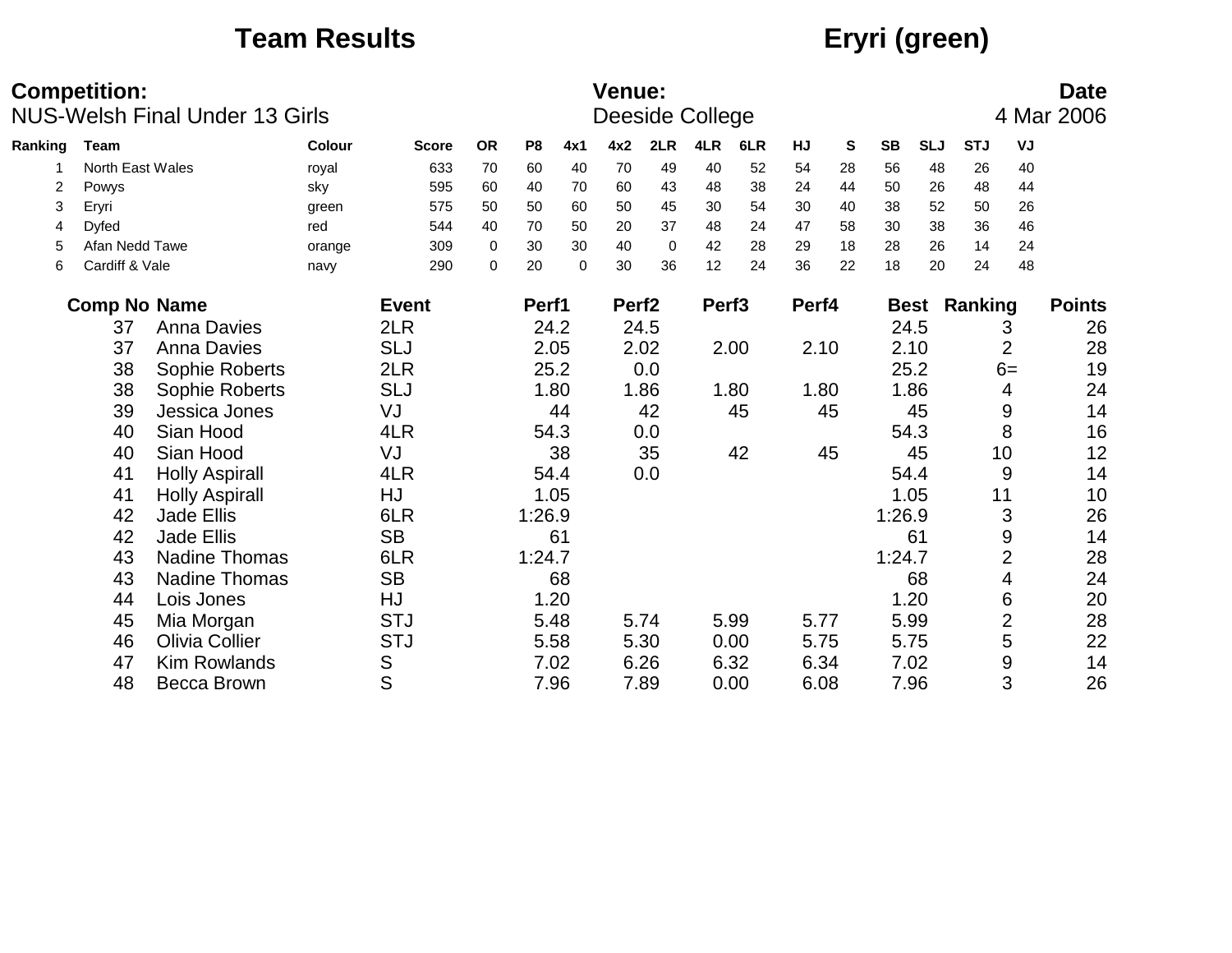### **Team Results <b>North East Wales (royal)**

|         | <b>Competition:</b> | <b>NUS-Welsh Final Under 13 Girls</b> |        |              |             |                |      | <b>Venue:</b>     |          | Deeside College   |      |       |    |           |            |            |                | <b>Date</b><br>4 Mar 2006 |
|---------|---------------------|---------------------------------------|--------|--------------|-------------|----------------|------|-------------------|----------|-------------------|------|-------|----|-----------|------------|------------|----------------|---------------------------|
| Ranking | Team                |                                       | Colour | <b>Score</b> | <b>OR</b>   | P <sub>8</sub> | 4x1  | 4x2               | 2LR      | 4LR               | 6LR  | HJ    | S  | <b>SB</b> | <b>SLJ</b> | <b>STJ</b> | VJ             |                           |
|         | North East Wales    |                                       | royal  | 633          | 70          | 60             | 40   | 70                | 49       | 40                | 52   | 54    | 28 | 56        | 48         | 26         | 40             |                           |
| 2       | Powys               |                                       | sky    | 595          | 60          | 40             | 70   | 60                | 43       | 48                | 38   | 24    | 44 | 50        | 26         | 48         | 44             |                           |
| 3       | Eryri               |                                       | green  | 575          | 50          | 50             | 60   | 50                | 45       | 30                | 54   | 30    | 40 | 38        | 52         | 50         | 26             |                           |
| 4       | Dyfed               |                                       | red    | 544          | 40          | 70             | 50   | 20                | 37       | 48                | 24   | 47    | 58 | 30        | 38         | 36         | 46             |                           |
| 5       | Afan Nedd Tawe      |                                       | orange | 309          | $\mathbf 0$ | 30             | 30   | 40                | $\Omega$ | 42                | 28   | 29    | 18 | 28        | 26         | 14         | 24             |                           |
| 6       | Cardiff & Vale      |                                       | navy   | 290          | $\mathbf 0$ | 20             | 0    | 30                | 36       | 12                | 24   | 36    | 22 | 18        | 20         | 24         | 48             |                           |
|         | <b>Comp No Name</b> |                                       |        | <b>Event</b> |             | Perf1          |      | Perf <sub>2</sub> |          | Perf <sub>3</sub> |      | Perf4 |    |           | Best       | Ranking    |                | <b>Points</b>             |
|         | 49                  | Jess Vaughan                          |        | 4LR          |             |                | 50.8 |                   | 51.0     |                   |      |       |    | 51.0      |            |            |                | 30                        |
|         | 49                  | Jess Vaughan                          |        | VJ           |             |                | 58   |                   | 55       |                   | 61   |       | 63 |           | 63         |            |                | 30                        |
|         | 50                  | <b>Rachel Trotter</b>                 |        | 4LR          |             | 55.6           |      |                   | 0.0      |                   |      |       |    | 55.6      |            | 11         |                | 10                        |
|         | 50                  | <b>Rachel Trotter</b>                 |        | <b>SLJ</b>   |             | 2.02           |      |                   | 2.16     |                   | 2.08 | 1.60  |    | 2.16      |            |            |                | 30                        |
|         | 51                  | Laura Clarke                          |        | 2LR          |             | 24.1           |      |                   | 24.3     |                   |      |       |    | 24.3      |            |            |                | 30                        |
|         | 51                  | Laura Clarke                          |        | S            |             | 7.01           |      |                   | 6.87     |                   | 7.04 | 6.62  |    | 7.04      |            |            | 8              | 16                        |
|         | 52                  | <b>Alice Fraser</b>                   |        | 6LR          |             | 1:27.5         |      |                   |          |                   |      |       |    | 1:27.5    |            |            | 5              | 22                        |
|         | 52                  | <b>Alice Fraser</b>                   |        | HJ           |             |                | 1.33 |                   |          |                   |      |       |    | 1.33      |            |            | $\overline{2}$ | 28                        |
|         | 53                  | <b>Gift Pongpitat</b>                 |        | <b>SB</b>    |             |                | 73   |                   |          |                   |      |       |    |           | 73         |            |                | 30                        |
|         | 55                  | <b>Hollie Kendrick</b>                |        | <b>SLJ</b>   |             |                | 1.80 |                   | 1.70     |                   | 1.80 | 1.84  |    | 1.84      |            |            | 7              | 18                        |
|         | 56                  | Davina Parry                          |        | <b>STJ</b>   |             | 5.88           |      |                   | 5.88     |                   | 0.00 | 5.80  |    | 5.88      |            |            | 3              | 26                        |
|         | 57                  | Nadia Starkey                         |        | 2LR          |             |                | 25.2 |                   | 0.0      |                   |      |       |    | 25.2      |            |            | $6=$           | 19                        |
|         | 57                  | Nadia Starkey                         |        | VJ           |             |                | 42   |                   | 43       |                   | 40   |       | 42 |           | 43         | 11         |                | 10                        |
|         | 58                  | <b>Abbie Oliver</b>                   |        | 6LR          |             | 1:23.5         |      |                   |          |                   |      |       |    | 1:23.5    |            |            |                | 30                        |
|         | 58                  | <b>Abbie Oliver</b>                   |        | <b>SB</b>    |             |                | 70   |                   |          |                   |      |       |    |           | 70         |            | 3              | 26                        |
|         | 59                  | <b>Danielle Baines</b>                |        | S            |             | 6.13           |      |                   | 6.34     |                   | 6.88 | 0.00  |    | 6.88      |            |            | 10             | 12                        |
|         | 60                  | <b>Rebecca Davies</b>                 |        | HJ           |             |                | 1.30 |                   |          |                   |      |       |    | 1.30      |            |            | 3              | 26                        |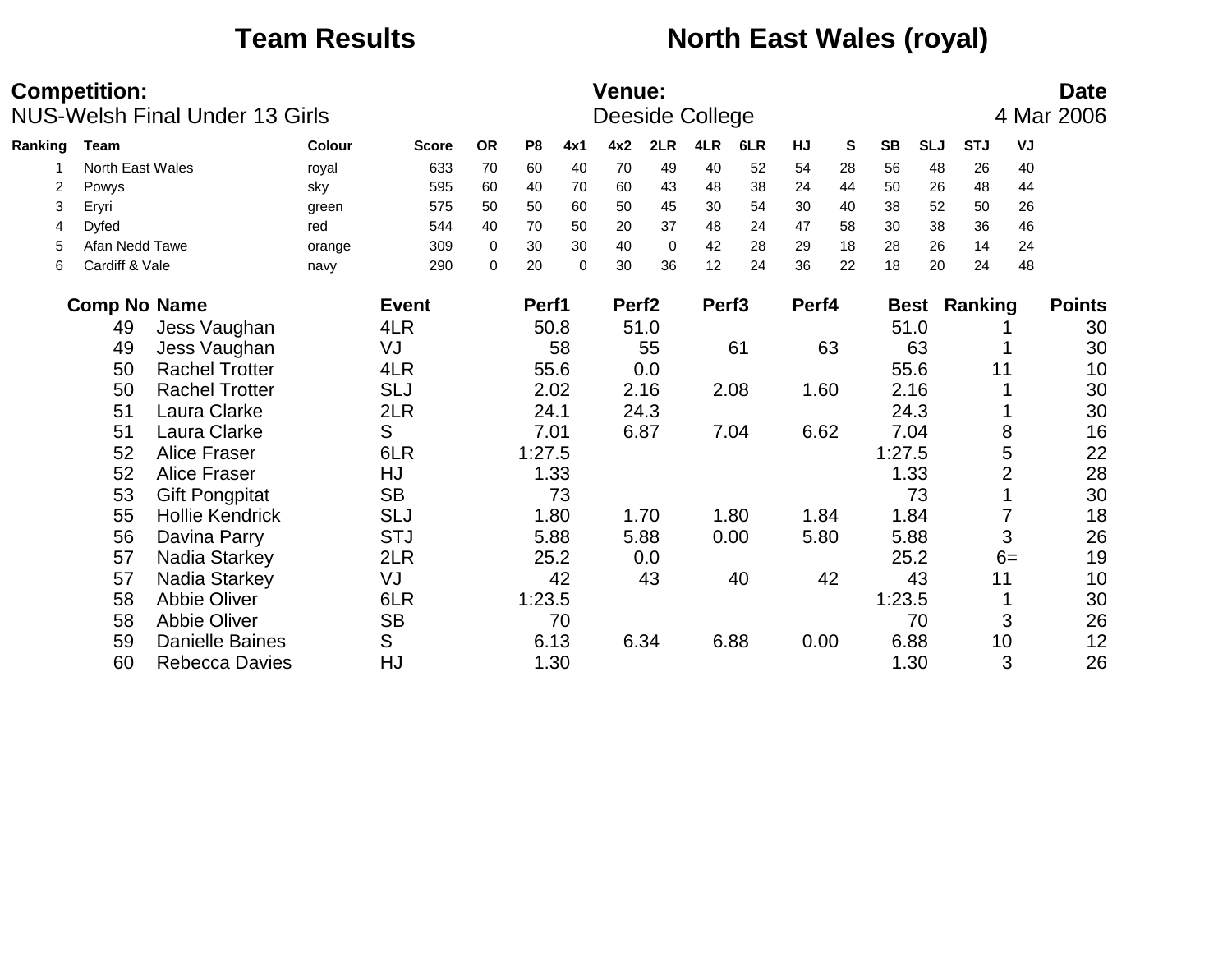### **Team Results Powys (sky)**

|         | <b>Competition:</b> | <b>NUS-Welsh Final Under 13 Girls</b> |        |              |             |                |          | <b>Venue:</b>     |          | Deeside College   |      |       |    |             |            |            |                | <b>Date</b><br>4 Mar 2006 |
|---------|---------------------|---------------------------------------|--------|--------------|-------------|----------------|----------|-------------------|----------|-------------------|------|-------|----|-------------|------------|------------|----------------|---------------------------|
| Ranking | Team                |                                       | Colour | <b>Score</b> | <b>OR</b>   | P <sub>8</sub> | 4x1      | 4x2               | 2LR      | 4LR               | 6LR  | HJ    | S  | <b>SB</b>   | <b>SLJ</b> | <b>STJ</b> | VJ             |                           |
|         | North East Wales    |                                       | royal  | 633          | 70          | 60             | 40       | 70                | 49       | 40                | 52   | 54    | 28 | 56          | 48         | 26         | 40             |                           |
| 2       | Powys               |                                       | sky    | 595          | 60          | 40             | 70       | 60                | 43       | 48                | 38   | 24    | 44 | 50          | 26         | 48         | 44             |                           |
| 3       | Eryri               |                                       | green  | 575          | 50          | 50             | 60       | 50                | 45       | 30                | 54   | 30    | 40 | 38          | 52         | 50         | 26             |                           |
| 4       | Dyfed               |                                       | red    | 544          | 40          | 70             | 50       | 20                | 37       | 48                | 24   | 47    | 58 | 30          | 38         | 36         | 46             |                           |
| 5       | Afan Nedd Tawe      |                                       | orange | 309          | $\mathbf 0$ | 30             | 30       | 40                | $\Omega$ | 42                | 28   | 29    | 18 | 28          | 26         | 14         | 24             |                           |
| 6       | Cardiff & Vale      |                                       | navy   | 290          | $\mathbf 0$ | 20             | $\Omega$ | 30                | 36       | 12                | 24   | 36    | 22 | 18          | 20         | 24         | 48             |                           |
|         | <b>Comp No Name</b> |                                       |        | <b>Event</b> |             | Perf1          |          | Perf <sub>2</sub> |          | Perf <sub>3</sub> |      | Perf4 |    | <b>Best</b> |            | Ranking    |                | <b>Points</b>             |
|         | 61                  | Sian Swanson                          |        | 2LR          |             | 24.5           |          |                   | 24.5     |                   |      |       |    |             | 24.5       |            | 2              | 28                        |
|         | 61                  | Sian Swanson                          |        | HJ           |             | 1.25           |          |                   |          |                   |      |       |    |             | 1.25       |            | 4              | 24                        |
|         | 62                  | <b>Ffion Price</b>                    |        | 2LR          |             |                | 25.5     |                   | 0.0      |                   |      |       |    |             | 25.5       |            | $8=$           | 15                        |
|         | 62                  | <b>Ffion Price</b>                    |        | <b>SB</b>    |             |                | 67       |                   |          |                   |      |       |    |             | 67         |            | 5              | 22                        |
|         | 63                  | <b>Phoebe Richards</b>                |        | 4LR          |             | 51.4           |          |                   | 51.4     |                   |      |       |    |             | 51.4       |            | $\overline{2}$ | 28                        |
|         | 63                  | <b>Phoebe Richards</b>                |        | <b>SLJ</b>   |             | 2.04           |          |                   | 2.08     |                   | 2.02 | 2.08  |    |             | 2.08       |            | 3              | 26                        |
|         | 64                  | Stephanie Hughson                     |        | 4LR          |             | 52.8           |          |                   | 53.9     |                   |      |       |    |             | 53.9       |            | 6              | 20                        |
|         | 64                  | Stephanie Hughson                     |        | S            |             | 6.87           |          |                   | 7.16     |                   | 7.10 | 7.35  |    |             | 7.35       |            | 6              | 20                        |
|         | 65                  | <b>Rhian Price</b>                    |        | 6LR          |             | 1:29.6         |          |                   |          |                   |      |       |    | 1:29.6      |            |            | 6              | 20                        |
|         | 65                  | <b>Rhian Price</b>                    |        | <b>STJ</b>   |             | 0.00           |          |                   | 4.80     |                   | 4.50 | 4.72  |    |             | 4.80       |            |                | 18                        |
|         | 66                  | Georgina Stafford                     |        | 6LR          |             | 1:30.9         |          |                   |          |                   |      |       |    | 1:30.9      |            |            |                | 18                        |
|         | 66                  | Georgina Stafford                     |        | VJ           |             |                | 53       |                   | 51       |                   | 56   |       | 56 |             | 56         |            | 3              | 26                        |
|         | 68                  | Sian Jones                            |        | <b>STJ</b>   |             | 6.18           |          |                   | 6.32     |                   | 6.20 | 6.04  |    | 6.32        |            |            |                | 30                        |
|         | 70                  | <b>Catherine Bennett</b>              |        | S            |             | 7.92           |          |                   | 7.40     |                   | 6.74 | 0.00  |    |             | 7.92       |            | 4              | 24                        |
|         | 71                  | <b>Jessie Powell</b>                  |        | VJ           |             |                | 46       |                   | 45       |                   | 47   |       | 45 |             | 47         |            |                | 18                        |
|         | 72                  | Lucy Freeman                          |        | <b>SB</b>    |             |                | 72       |                   |          |                   |      |       |    |             | 72         |            | $\overline{2}$ | 28                        |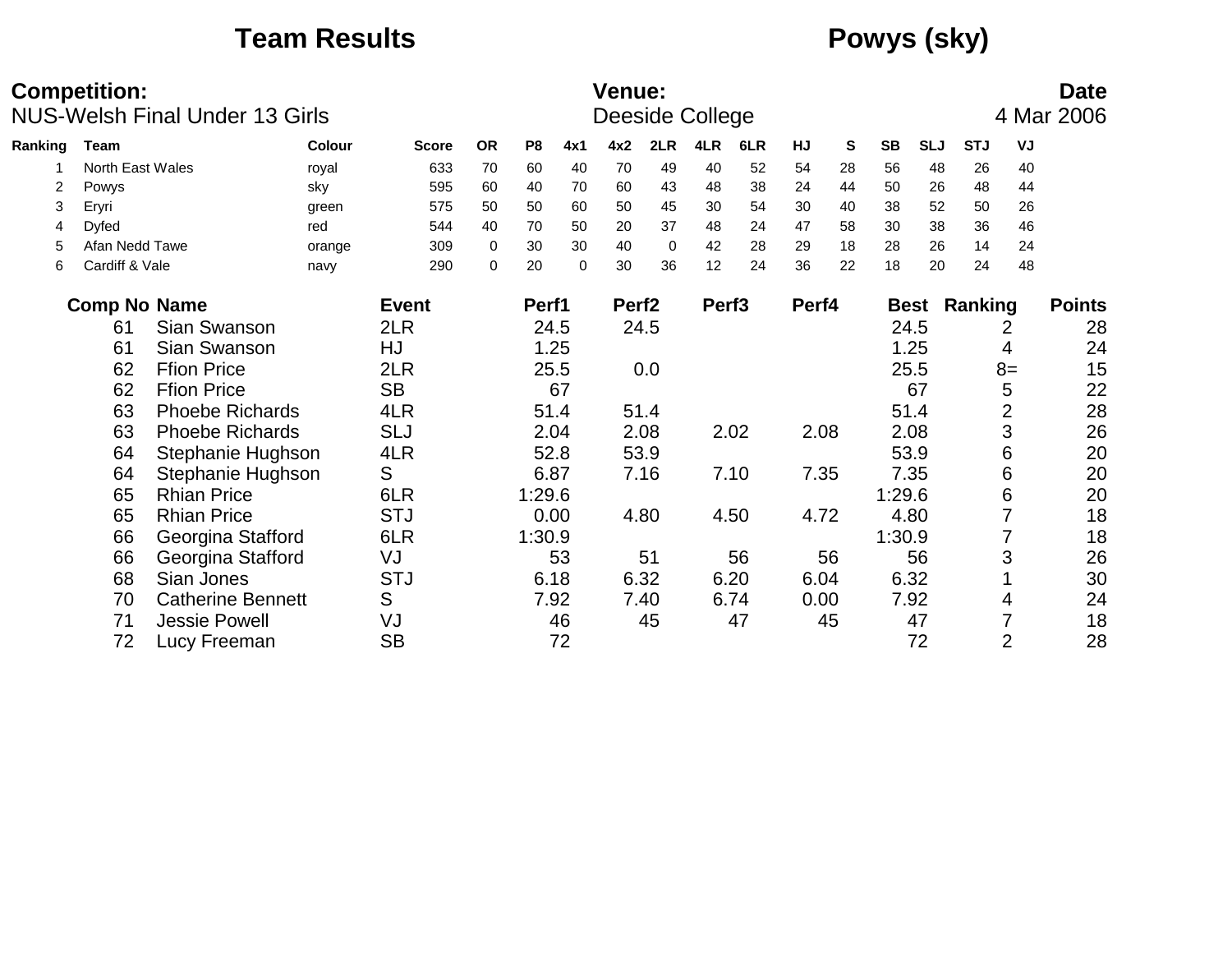### **Event Official Results Sheet <b>CEA** Obstacle Relay

| <b>Competition:</b> |    | NUS-Welsh Final Under 13 Girls |        | <b>Venue:</b> | Deeside College |             |               | <b>Date</b><br>4 Mar 2006 |
|---------------------|----|--------------------------------|--------|---------------|-----------------|-------------|---------------|---------------------------|
| Ranking Code Team   |    |                                | Colour | Heat          | Final           | Performance | <b>Points</b> |                           |
|                     | 05 | North East Wales               | roval  | 1:23.2        | 0.0             | 1:23.2      | 70            |                           |
|                     | 06 | Powys                          | sky    | 1:23.8        | 0.0             | 1:23.8      | 60            |                           |
|                     | 04 | Ervri                          | green  | 1:28.4        | 0.0             | 1:28.4      | 50            |                           |
| 4                   | 03 | Dyfed                          | red    | 1:29.1        | 0.0             | 1:29.1      | 40            |                           |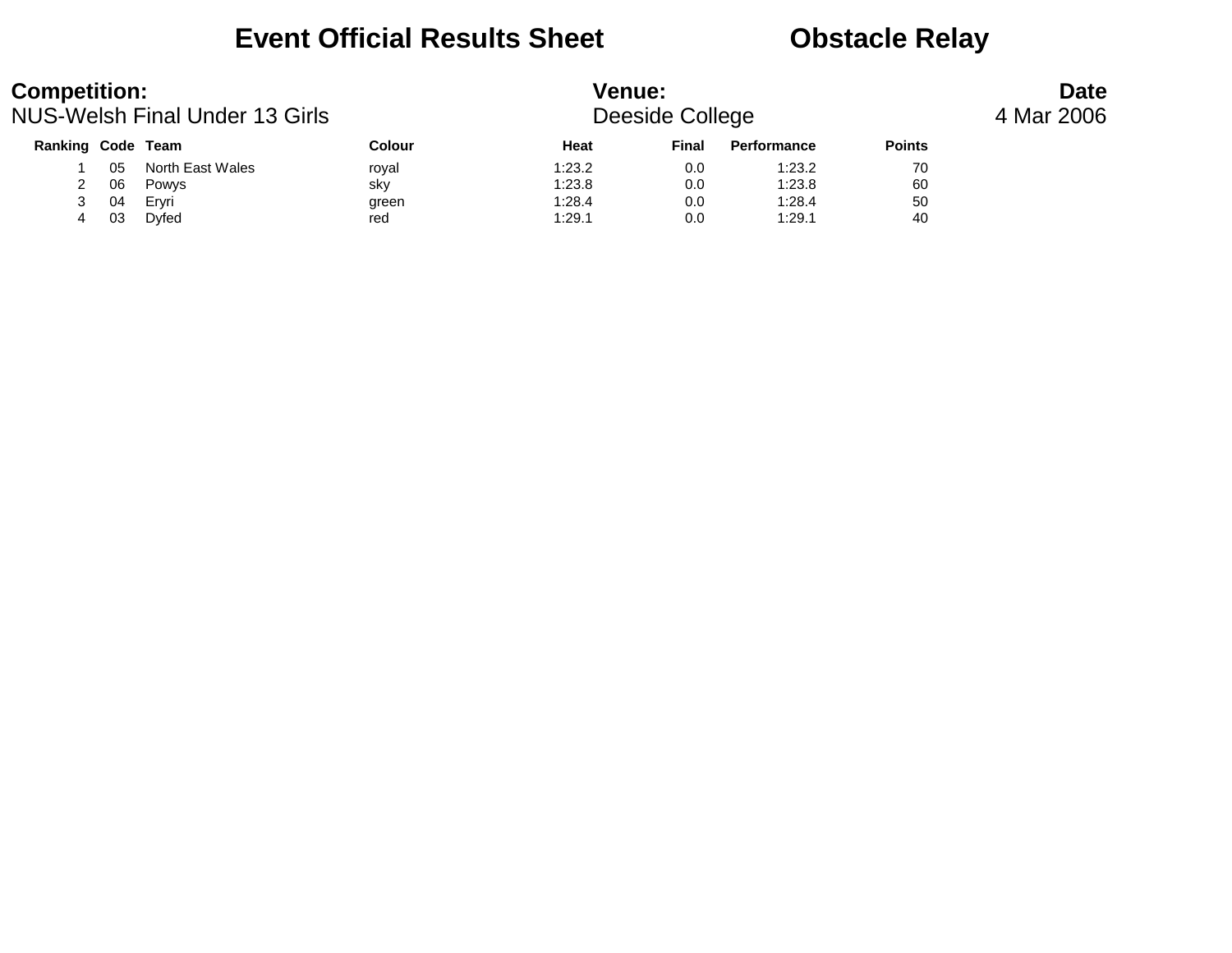### **Results Sheet 2 Lap Race**

| <b>Competition:</b>           | <b>NUS-Welsh Final Under 13 Girls</b>                                           |               |                                                | <b>Venue:</b><br>Deeside College |               | <b>Date</b><br>4 Mar 2006 |
|-------------------------------|---------------------------------------------------------------------------------|---------------|------------------------------------------------|----------------------------------|---------------|---------------------------|
|                               | Ranking<br>Team                                                                 |               | <b>Colour</b>                                  | <b>Points</b>                    |               |                           |
| $\overline{c}$<br>3<br>4<br>5 | Afan Nedd Tawe<br>North East Wales<br>Eryri<br>Powys<br>Dyfed<br>Cardiff & Vale |               | orange<br>royal<br>green<br>sky<br>red<br>navy | 0<br>49<br>45<br>43<br>37<br>36  |               |                           |
| Ranking Team                  |                                                                                 | <b>Colour</b> | <b>BibNo Name</b>                              | <b>Best</b>                      | <b>Points</b> |                           |
|                               | North East Wales                                                                | royal         | 51 Laura Clarke                                | 24.3                             | 30            |                           |
|                               | Powys                                                                           | sky           | 61 Sian Swanson                                | 24.5                             | 28            |                           |
| 3                             | Eryri                                                                           | green         | 37 Anna Davies                                 | 24.5                             | 26            |                           |
| 4                             | Cardiff & Vale                                                                  | navy          | 13 Stephanie Emezie                            | 24.6                             | 24            |                           |
| 5                             | <b>Dyfed</b>                                                                    | red           | 29 Llinos Emanuel                              | 25.1                             | 22            |                           |
| $6=$                          | Eryri                                                                           | green         | 38 Sophie Roberts                              | 25.2                             | 19            |                           |
| $6=$                          | North East Wales                                                                | royal         | 57 Nadia Starkey                               | 25.2                             | 19            |                           |
| 8=                            | Dyfed                                                                           | red           | 25 Laura Elias                                 | 25.5                             | 15            |                           |
| 8=                            | Powys                                                                           | sky           | 62 Ffion Price                                 | 25.5                             | 15            |                           |
| 10                            | Cardiff & Vale                                                                  | navy          | 16 Caitlin O'Connor                            | 26.2                             | 12            |                           |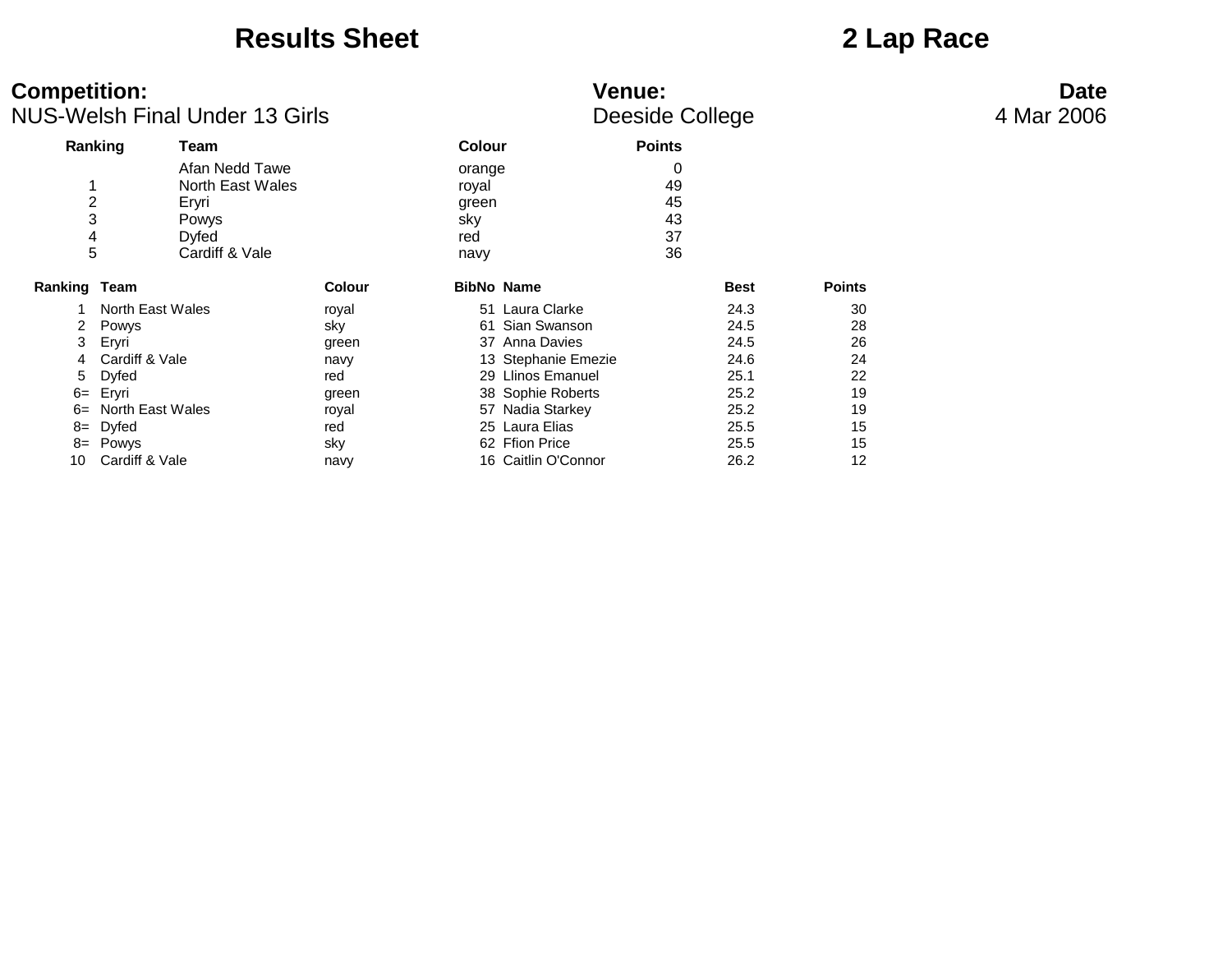### **Results Sheet 4 Lap Race**

11 North East Wales royal

| <b>Competition:</b> |                  | <b>NUS-Welsh Final Under 13 Girls</b> |               |               | <b>Venue:</b>         | Deeside College |             |               | <b>Date</b><br>4 Mar 2006 |
|---------------------|------------------|---------------------------------------|---------------|---------------|-----------------------|-----------------|-------------|---------------|---------------------------|
|                     | Ranking          | Team                                  |               | <b>Colour</b> |                       | <b>Points</b>   |             |               |                           |
|                     | $1 =$            | <b>Dyfed</b>                          |               | red           |                       | 48              |             |               |                           |
|                     | $1 =$            | Powys                                 |               | sky           |                       | 48              |             |               |                           |
|                     | 3                | Afan Nedd Tawe                        |               | orange        |                       | 42              |             |               |                           |
|                     | 4                | North East Wales                      |               | royal         |                       | 40              |             |               |                           |
|                     | 5                | Eryri                                 |               | green         |                       | 30              |             |               |                           |
|                     | 6                | Cardiff & Vale                        |               | navy          |                       | 12              |             |               |                           |
| Ranking Team        |                  |                                       | <b>Colour</b> |               | <b>BibNo Name</b>     |                 | <b>Best</b> | <b>Points</b> |                           |
|                     | North East Wales |                                       | royal         |               | 49 Jess Vaughan       |                 | 51.0        | 30            |                           |
| $\mathbf{2}$        | Powys            |                                       | sky           |               | 63 Phoebe Richards    |                 | 51.4        | 28            |                           |
| 3                   | Dyfed            |                                       | red           |               | 30 Ffion Rhys         |                 | 52.4        | 26            |                           |
| 4                   | Afan Nedd Tawe   |                                       | orange        |               | 1 Cerys Morgan        |                 | 52.9        | 24            |                           |
|                     | 5 Dyfed          |                                       | red           |               | 26 Laura Penhallurick |                 | 53.5        | 22            |                           |
| 6.                  | Powys            |                                       | sky           |               | 64 Stephanie Hughson  |                 | 53.9        | 20            |                           |
|                     | Afan Nedd Tawe   |                                       | orange        |               | 2 Naomi James         |                 | 53.2        | 18            |                           |

8 Eryri green 40 Sian Hood 54.3 16 9 Eryri green 41 Holly Aspirall 54.4 14 10 Cardiff & Vale 12<br>11 North East Wales 10 November 2008 12<br>11 North East Wales 10 November 2009 12

## 4 Mar 2006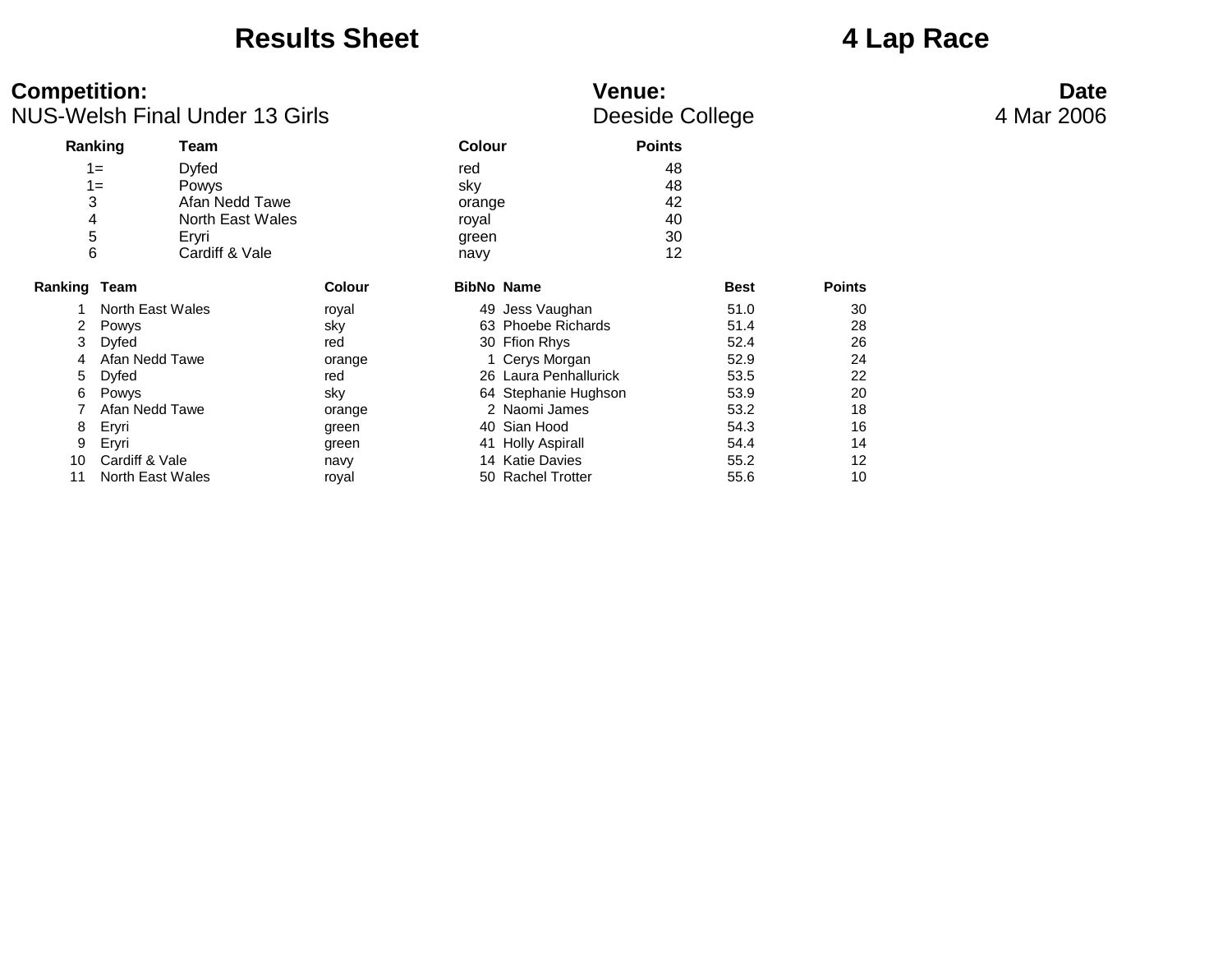### **Results Sheet 6 Lap Time Trial**

| <b>Competition:</b>                                                                               | <b>NUS-Welsh Final Under 13 Girls</b>                                                      |                                                                                          |                       |                                                                                                                                                                                                                      | <b>Venue:</b><br>Deeside College |                                                                                                            |                                                                | <b>Date</b><br>4 Mar 2006 |
|---------------------------------------------------------------------------------------------------|--------------------------------------------------------------------------------------------|------------------------------------------------------------------------------------------|-----------------------|----------------------------------------------------------------------------------------------------------------------------------------------------------------------------------------------------------------------|----------------------------------|------------------------------------------------------------------------------------------------------------|----------------------------------------------------------------|---------------------------|
| Ranking                                                                                           | Team                                                                                       |                                                                                          | <b>Colour</b>         |                                                                                                                                                                                                                      | <b>Points</b>                    |                                                                                                            |                                                                |                           |
| $\boldsymbol{2}$<br>3                                                                             | Eryri<br>North East Wales<br>Powys                                                         |                                                                                          | green<br>royal<br>sky |                                                                                                                                                                                                                      | 54<br>52<br>38                   |                                                                                                            |                                                                |                           |
| 4<br>$5=$<br>$5=$                                                                                 | Afan Nedd Tawe<br>Cardiff & Vale<br>Dyfed                                                  |                                                                                          | orange<br>navy<br>red |                                                                                                                                                                                                                      | 28<br>24<br>24                   |                                                                                                            |                                                                |                           |
| Ranking Team                                                                                      |                                                                                            | <b>Colour</b>                                                                            |                       | <b>BibNo Name</b>                                                                                                                                                                                                    |                                  | Best                                                                                                       | <b>Points</b>                                                  |                           |
| 2<br>Eryri<br>Eryri<br>3<br>4<br>5<br>Powys<br>6<br>Powys<br>8<br>9<br>Dyfed<br>10<br>Dyfed<br>11 | North East Wales<br>Cardiff & Vale<br>North East Wales<br>Afan Nedd Tawe<br>Afan Nedd Tawe | royal<br>green<br>green<br>navy<br>royal<br>sky<br>sky<br>orange<br>red<br>orange<br>red |                       | 58 Abbie Oliver<br>43 Nadine Thomas<br>42 Jade Ellis<br>15 Eloise Laity<br>52 Alice Fraser<br>65 Rhian Price<br>66 Georgina Stafford<br>7 Joelle Drummond<br>28 Jodie Jones<br>6 Elysia Pearson<br>27 Rhiannan Plant |                                  | 1:23.5<br>1:24.7<br>1:26.9<br>1:27.1<br>1:27.5<br>1:29.6<br>1:30.9<br>1:31.5<br>1:31.9<br>1:32.4<br>1:33.3 | 30<br>28<br>26<br>24<br>22<br>20<br>18<br>16<br>14<br>12<br>10 |                           |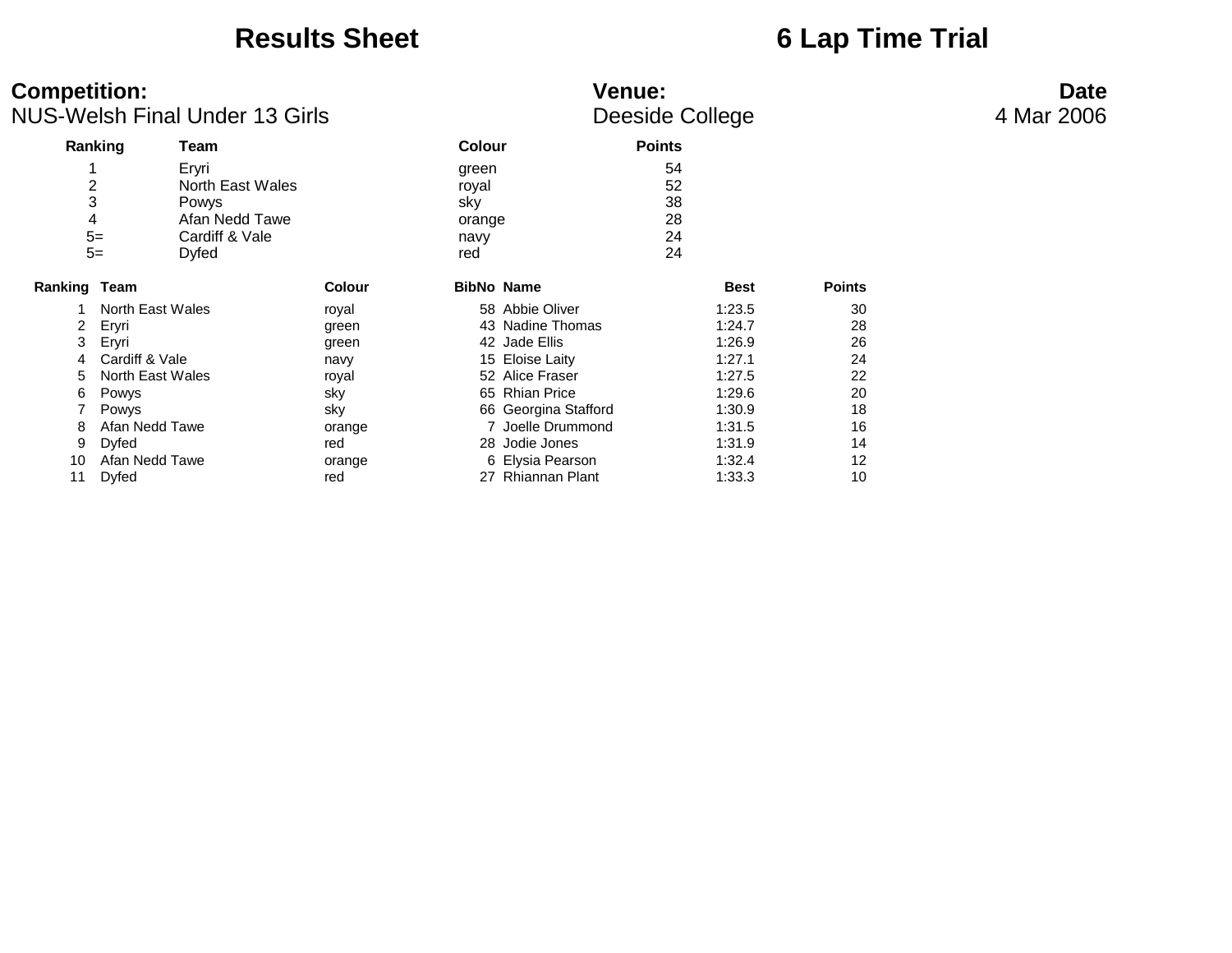### **Event Official Results Sheet 8 Lap Paarlauf**

| <b>Competition:</b> |    | NUS-Welsh Final Under 13 Girls |        | <b>Venue:</b> | Deeside College |                    |               | <b>Date</b><br>4 Mar 2006 |
|---------------------|----|--------------------------------|--------|---------------|-----------------|--------------------|---------------|---------------------------|
| Ranking Code Team   |    |                                | Colour | Heat          | <b>Final</b>    | <b>Performance</b> | <b>Points</b> |                           |
|                     | 03 | Dvfed                          | red    | 1:43.1        | 0.0             | 1:43.1             | 70            |                           |
|                     | 05 | North East Wales               | royal  | 1:44.4        | 0.0             | 1:44.4             | 60            |                           |
| 3                   | 04 | Ervri                          | green  | 1:46.2        | 0.0             | 1:46.2             | 50            |                           |
| 4                   | 06 | Powys                          | sky    | 1:48.4        | 0.0             | 1:48.4             | 40            |                           |
| 5                   | 01 | Afan Nedd Tawe                 | orange | 1:51.6        | 0.0             | 1:51.6             | 30            |                           |
| 6                   | 02 | Cardiff & Vale                 | navy   | 2:05.0        | 0.0             | 2:05.0             | 20            |                           |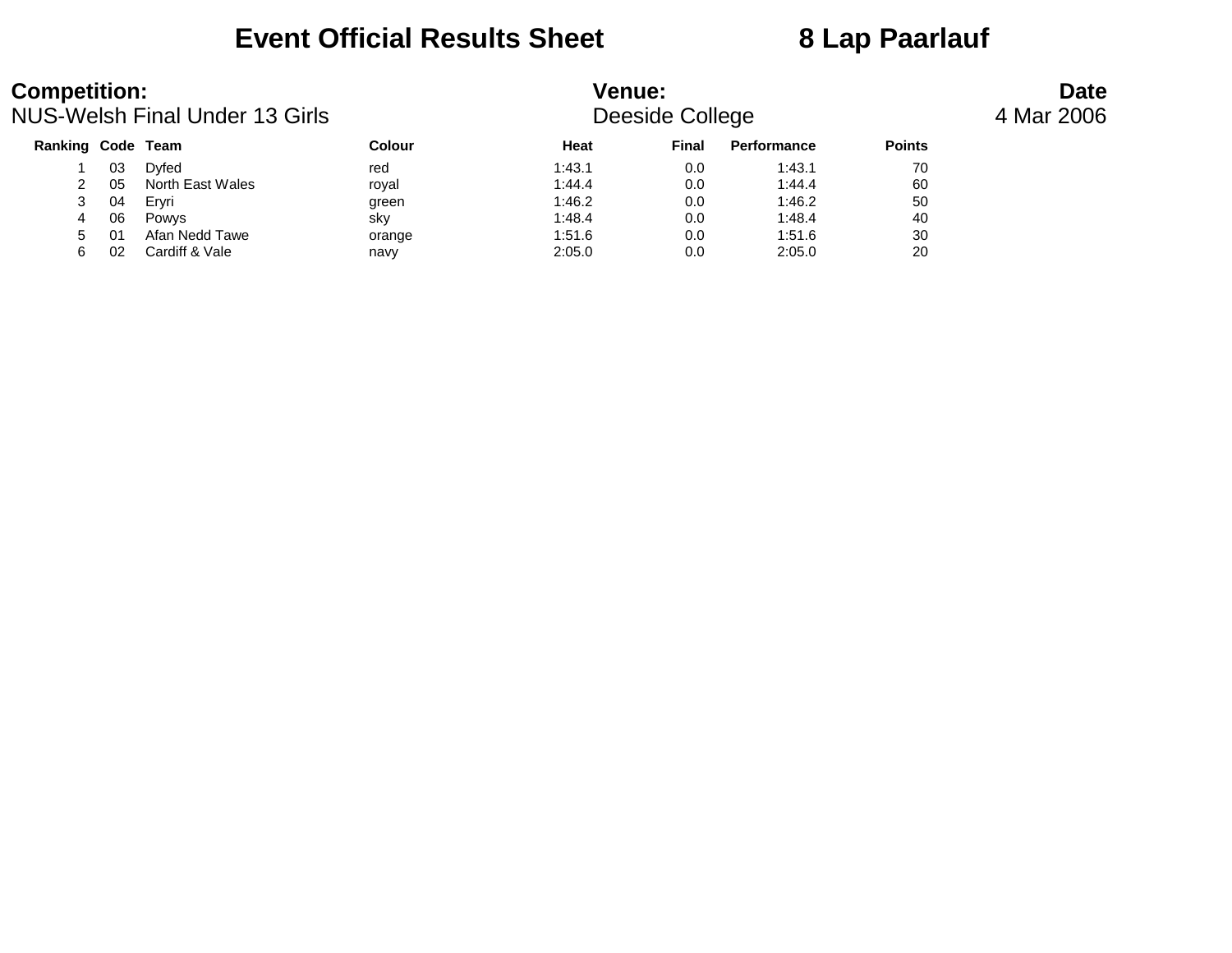### **Event Official Results Sheet 4 x 1 Lap Relay**

| <b>Competition:</b> |     | NUS-Welsh Final Under 13 Girls |               | <b>Venue:</b><br>Deeside College |              | <b>Date</b><br>4 Mar 2006 |               |  |
|---------------------|-----|--------------------------------|---------------|----------------------------------|--------------|---------------------------|---------------|--|
| Ranking Code Team   |     |                                | <b>Colour</b> | Heat                             | <b>Final</b> | Performance               | <b>Points</b> |  |
|                     | 06  | Powys                          | sky           | 51.0                             | 0.0          | 51.0                      | 70            |  |
| 2                   | 04  | Ervri                          | green         | 51.6                             | 0.0          | 51.6                      | 60            |  |
|                     | 03  | Dvfed                          | red           | 51.7                             | 0.0          | 51.7                      | 50            |  |
|                     | 05  | North East Wales               | roval         | 52.2                             | 0.0          | 52.2                      | 40            |  |
| 5                   | -01 | Afan Nedd Tawe                 | orange        | 52.8                             | 0.0          | 52.8                      | 30            |  |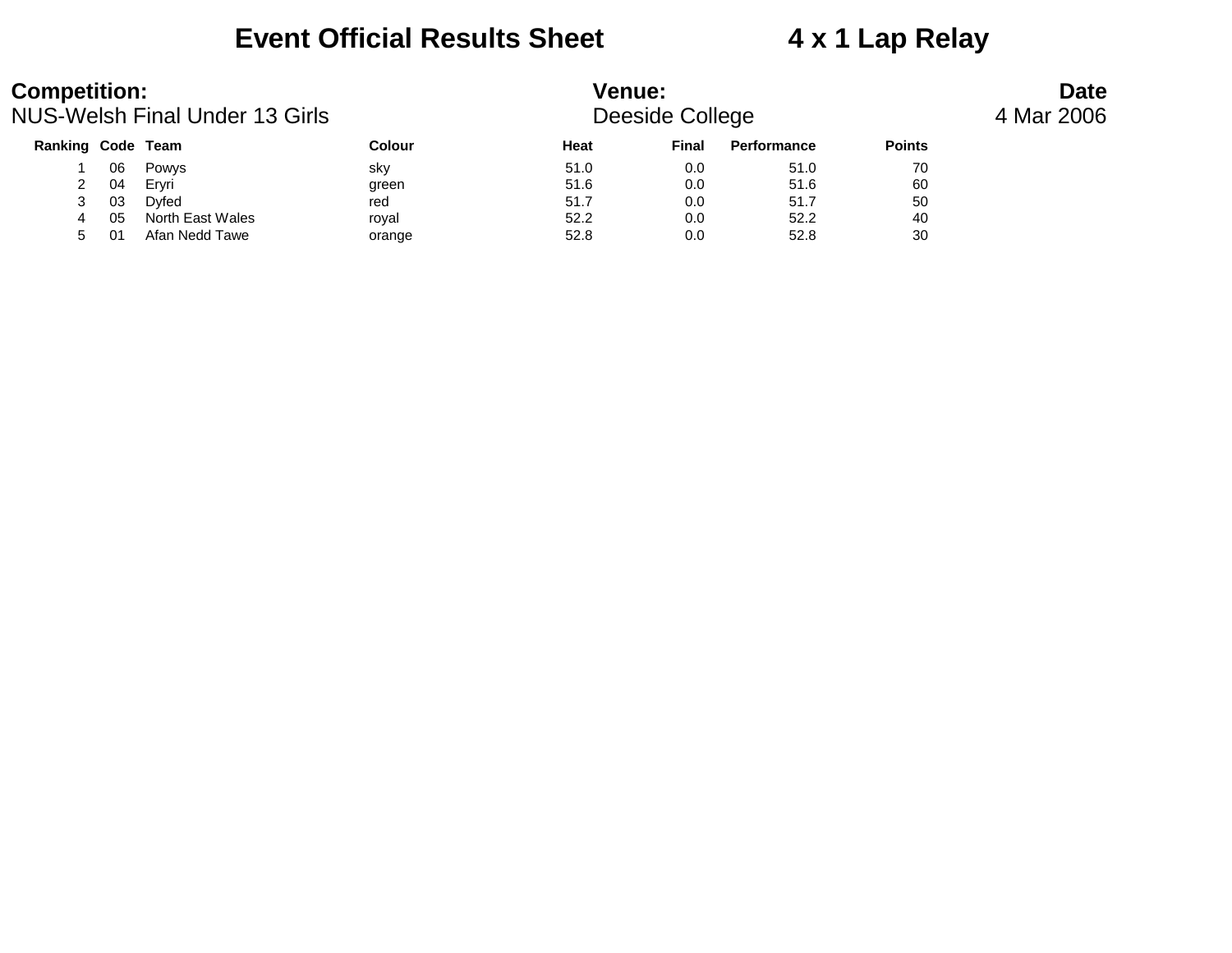### **Event Official Results Sheet 4 x 2 Lap Relay**

| <b>Competition:</b>      |    | NUS-Welsh Final Under 13 Girls |               | <b>Venue:</b> | Deeside College |             | <b>Date</b><br>4 Mar 2006 |  |  |
|--------------------------|----|--------------------------------|---------------|---------------|-----------------|-------------|---------------------------|--|--|
| <b>Ranking Code Team</b> |    |                                | <b>Colour</b> | Heat          | Final           | Performance | <b>Points</b>             |  |  |
|                          | 05 | North East Wales               | royal         | 1:38.7        | 0.0             | 1:38.7      | 70                        |  |  |
| 2                        | 06 | Powys                          | sky           | 1:39.4        | 0.0             | 1:39.4      | 60                        |  |  |
|                          | 04 | Ervri                          | green         | 1:40.7        | 0.0             | 1:40.7      | 50                        |  |  |
| 4                        | 01 | Afan Nedd Tawe                 | orange        | 1:41.2        | 0.0             | 1:41.2      | 40                        |  |  |
| 5                        | 02 | Cardiff & Vale                 | navy          | 1:42.4        | 0.0             | 1:42.4      | 30                        |  |  |
| 6                        | 03 | Dyfed                          | red           | 1:42.9        | 0.0             | 1:42.9      | 20                        |  |  |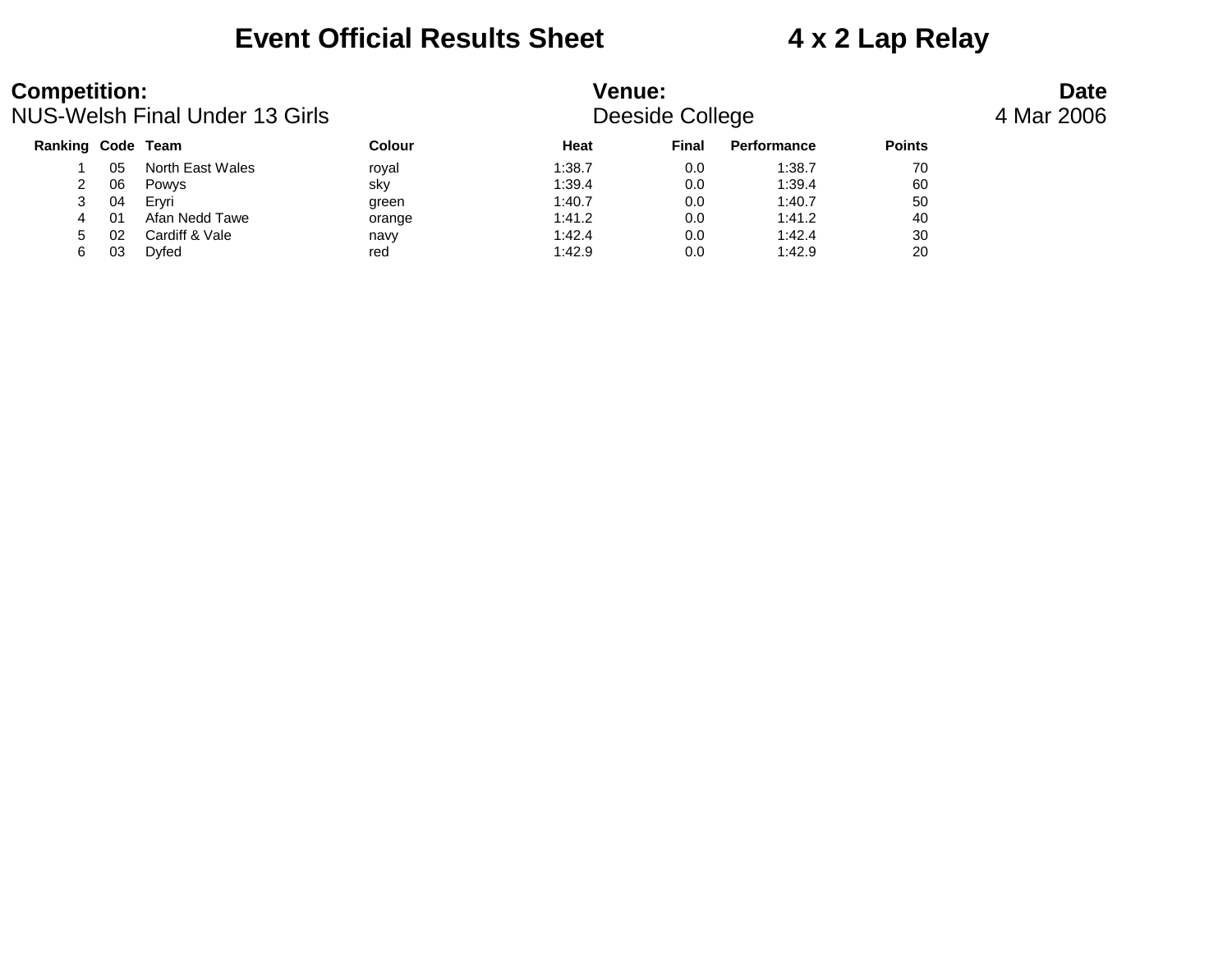### Results Sheet **High Jump**

| <b>Competition:</b><br><b>NUS-Welsh Final Under 13 Girls</b> |                  |                  |               | <b>Venue:</b><br>Deeside College | <b>Date</b><br>4 Mar 2006 |               |             |               |  |
|--------------------------------------------------------------|------------------|------------------|---------------|----------------------------------|---------------------------|---------------|-------------|---------------|--|
|                                                              | Ranking          | Team             |               | <b>Colour</b>                    |                           | <b>Points</b> |             |               |  |
|                                                              |                  | North East Wales |               | royal                            |                           | 54            |             |               |  |
| 2                                                            |                  | Dyfed            |               | red                              |                           | 47            |             |               |  |
|                                                              |                  | Cardiff & Vale   |               | navy                             |                           | 36            |             |               |  |
|                                                              |                  | Eryri            |               | green                            |                           | 30            |             |               |  |
| 5                                                            |                  | Afan Nedd Tawe   |               | orange                           |                           | 29            |             |               |  |
| 6                                                            |                  | Powys            |               | sky                              |                           | 24            |             |               |  |
| Ranking                                                      | Team             |                  | <b>Colour</b> | <b>BibNo Name</b>                |                           |               | <b>Best</b> | <b>Points</b> |  |
|                                                              | <b>Dyfed</b>     |                  | red           |                                  | 30 Ffion Rhys             |               | 1.36        | 30            |  |
|                                                              | North East Wales |                  | royal         |                                  | 52 Alice Fraser           |               | 1.33        | 28            |  |
| 3                                                            | North East Wales |                  | royal         |                                  | 60 Rebecca Davies         |               | 1.30        | 26            |  |
| 4                                                            | Powys            |                  | sky           |                                  | 61 Sian Swanson           |               | 1.25        | 24            |  |
| 5                                                            | Cardiff & Vale   |                  | navy          |                                  | 17 Rachel Board           |               | 1.25        | 22            |  |
| 6                                                            | Eryri            |                  | green         |                                  | 44 Lois Jones             |               | 1.20        | 20            |  |
| $7 =$                                                        | Afan Nedd Tawe   |                  | orange        |                                  | 8 Kimberley Davies        |               | 1.20        | 17            |  |
| $7 =$                                                        | Dyfed            |                  | red           |                                  | 34 Emily Thomas           |               | 1.20        | 17            |  |
| 9                                                            | Cardiff & Vale   |                  | navy          |                                  | 18 Gabbi Burns            |               | 1.15        | 14            |  |
| 10                                                           | Afan Nedd Tawe   |                  | orange        |                                  | 9 Naomi Turner            |               | 1.05        | 12            |  |
| 11                                                           | Eryri            |                  | green         |                                  | 41 Holly Aspirall         |               | 1.05        | 10            |  |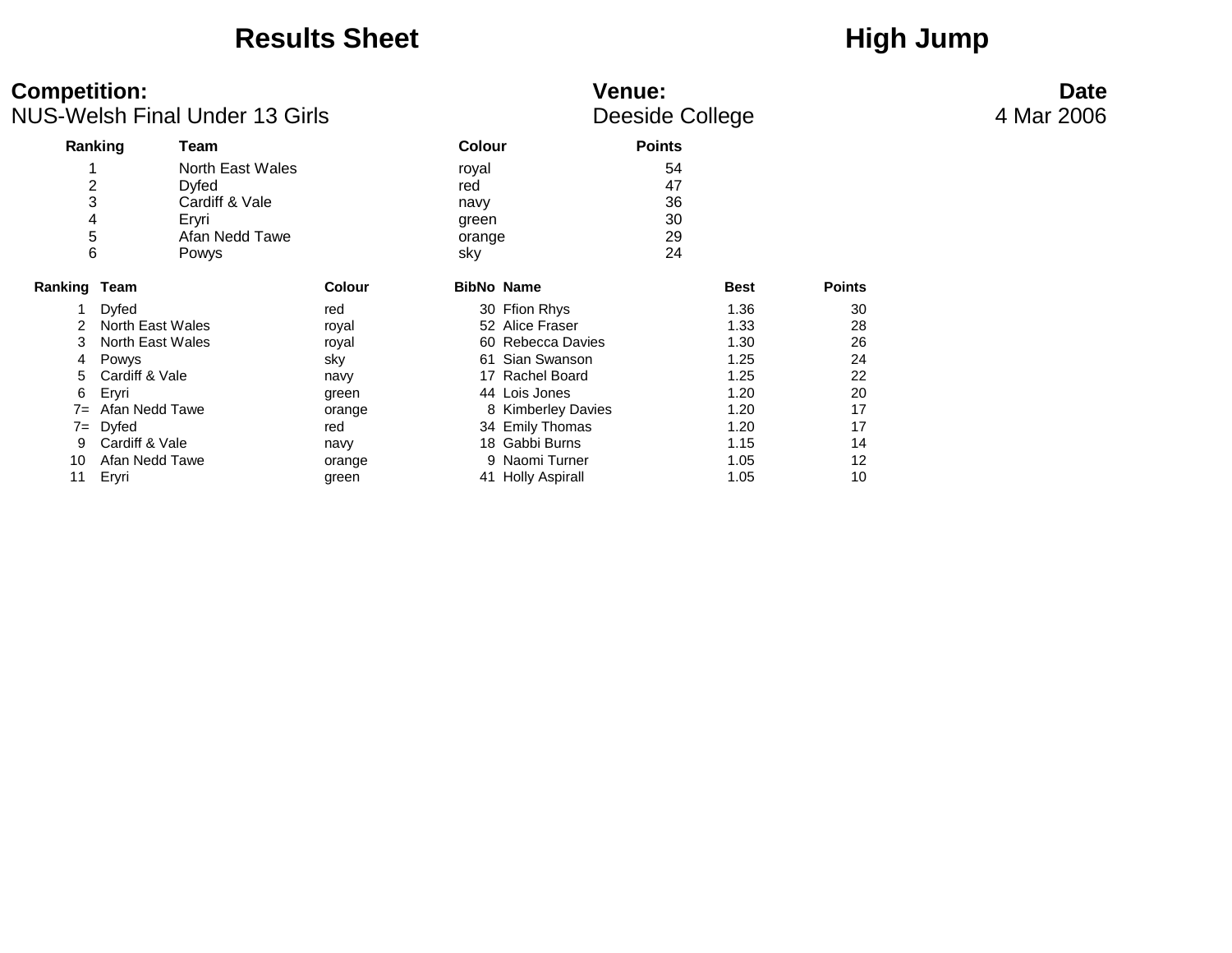### **Results Sheet Shot**

### **Competition: Venue: Date** NUS-Welsh Final Under 13 Girls **And The College College Access** 4 Mar 2006

| Ranking |                  | Team             |               | <b>Colour</b>     |                        | <b>Points</b> |             |               |
|---------|------------------|------------------|---------------|-------------------|------------------------|---------------|-------------|---------------|
| ◢       |                  | Dyfed            |               | red               |                        | 58            |             |               |
| 2       |                  | Powys            |               | sky               |                        | 44            |             |               |
| 3       |                  | Eryri            |               | green             |                        | 40            |             |               |
| 4       |                  | North East Wales |               | royal             |                        | 28            |             |               |
| 5       |                  | Cardiff & Vale   |               | navy              |                        | 22            |             |               |
| 6       |                  | Afan Nedd Tawe   |               | orange            |                        | 18            |             |               |
| Ranking | Team             |                  | <b>Colour</b> | <b>BibNo Name</b> |                        |               | <b>Best</b> | <b>Points</b> |
|         | Dyfed            |                  | red           |                   | 32 Emma While          |               | 8.49        | 30            |
| 2       | Dyfed            |                  | red           |                   | 31 Zoey McCall         |               | 8.23        | 28            |
| 3       | Eryri            |                  | green         |                   | 48 Becca Brown         |               | 7.96        | 26            |
| 4       | Powys            |                  | sky           |                   | 70 Catherine Bennett   |               | 7.92        | 24            |
| 5.      | Cardiff & Vale   |                  | navy          |                   | 16 Caitlin O'Connor    |               | 7.71        | 22            |
| 6       | Powys            |                  | sky           |                   | 64 Stephanie Hughson   |               | 7.35        | 20            |
|         | Afan Nedd Tawe   |                  | orange        |                   | 2 Naomi James          |               | 7.23        | 18            |
| 8       | North East Wales |                  | royal         | 51                | Laura Clarke           |               | 7.04        | 16            |
| 9       | Eryri            |                  | green         | 47                | Kim Rowlands           |               | 7.02        | 14            |
| 10      | North East Wales |                  | royal         | 59.               | <b>Danielle Baines</b> |               | 6.88        | 12            |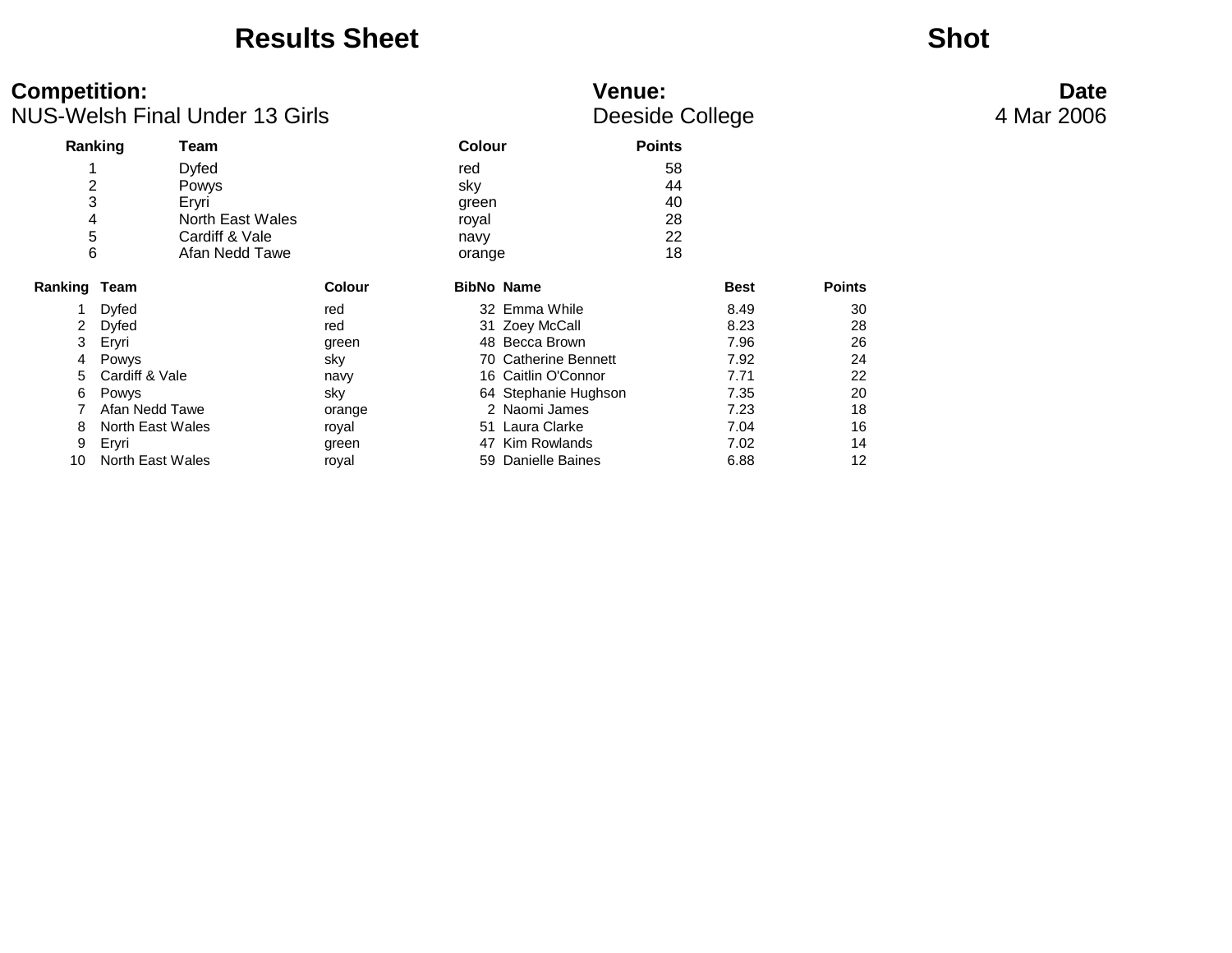### **Results Sheet Speed Bounce**

| <b>Competition:</b><br><b>NUS-Welsh Final Under 13 Girls</b> |                  |                  |               | Venue:<br>Deeside College | <b>Date</b><br>4 Mar 2006 |              |               |  |
|--------------------------------------------------------------|------------------|------------------|---------------|---------------------------|---------------------------|--------------|---------------|--|
|                                                              | Ranking<br>Team  |                  | <b>Colour</b> |                           | <b>Points</b>             |              |               |  |
|                                                              |                  | North East Wales | royal         |                           | 56                        |              |               |  |
| 2                                                            | Powys            |                  | sky           |                           | 50                        |              |               |  |
| 3                                                            | Eryri            |                  | green         |                           | 38                        |              |               |  |
|                                                              | <b>Dyfed</b>     |                  | red           |                           | 30                        |              |               |  |
| 5                                                            |                  | Afan Nedd Tawe   | orange        |                           | 28                        |              |               |  |
| 6                                                            |                  | Cardiff & Vale   | navy          |                           | 18                        |              |               |  |
| <b>Ranking Team</b>                                          |                  |                  | <b>Colour</b> | <b>BibNo Name</b>         |                           | <b>Total</b> | <b>Points</b> |  |
|                                                              | North East Wales | royal            |               | 53 Gift Pongpitat         |                           | 73           | 30            |  |
|                                                              | Powys            | sky              |               | 72 Lucy Freeman           |                           | 72           | 28            |  |
| 3                                                            | North East Wales | royal            |               | 58 Abbie Oliver           |                           | 70           | 26            |  |
| 4                                                            | Eryri            |                  | green         | 43 Nadine Thomas          |                           | 68           | 24            |  |
| 5                                                            | Powys            | sky              |               | 62 Ffion Price            |                           | 67           | 22            |  |
| $6=$                                                         | Afan Nedd Tawe   |                  | orange        | 4 Atlanta Williams        |                           | 62           | 18            |  |
| $6=$                                                         | Cardiff & Vale   | navy             |               | 19 Stacey Summers         |                           | 62           | 18            |  |
| $6=$                                                         | Dyfed            | red              |               | 29 Llinos Emanuel         |                           | 62           | 18            |  |
| 9                                                            | Eryri            |                  | green         | 42 Jade Ellis             |                           | 61           | 14            |  |
| 10                                                           | Dyfed            | red              |               | 28 Jodie Jones            |                           | 59           | 12            |  |
| 11                                                           | Afan Nedd Tawe   |                  | orange        | 9 Naomi Turner            |                           | 56           | 10            |  |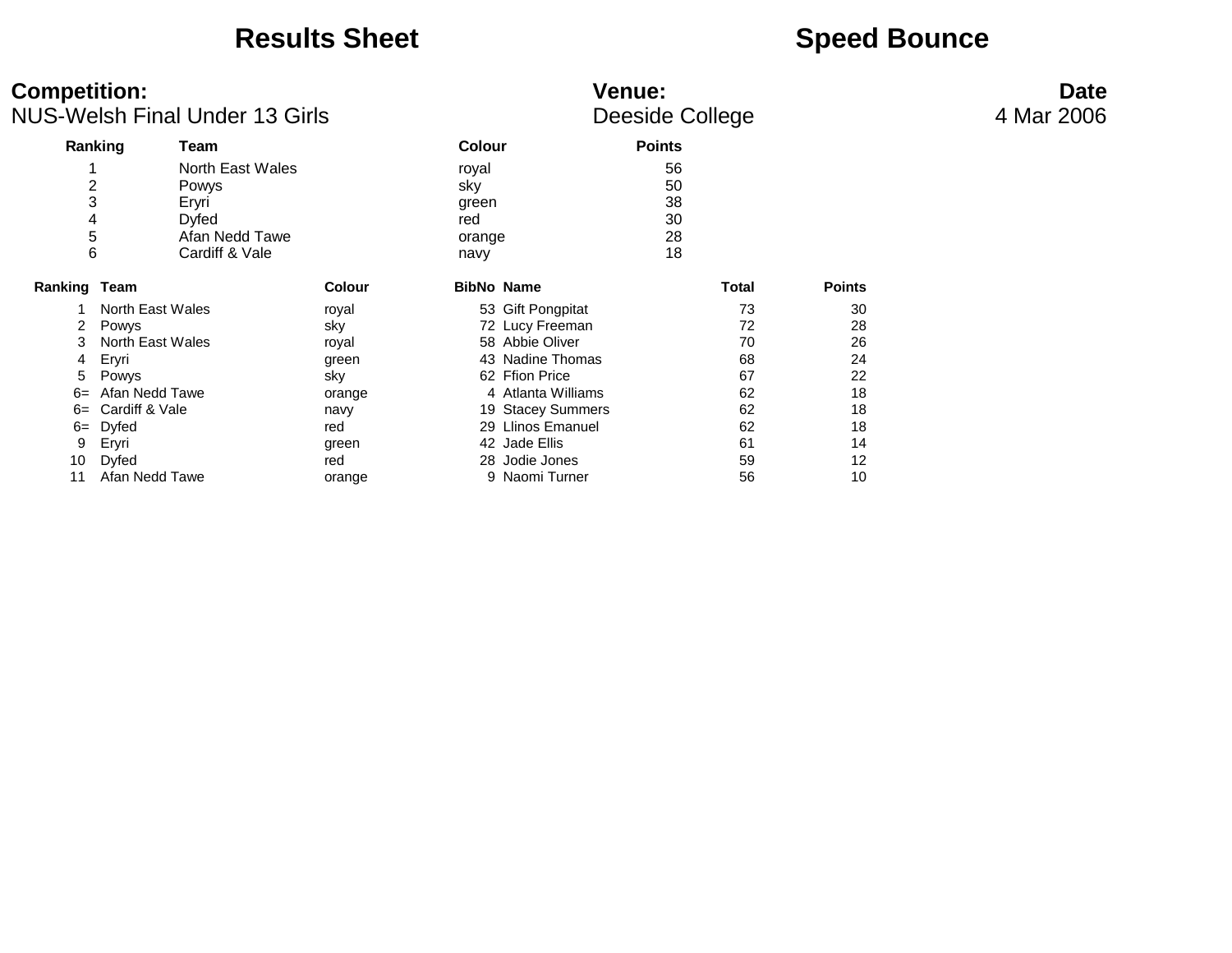### **Results Sheet Standing Long Jump**

| <b>Competition:</b><br><b>NUS-Welsh Final Under 13 Girls</b> |                                                                                                                                         |                                                                                        |                                                                                   | <b>Venue:</b><br>Deeside College               | <b>Date</b><br>4 Mar 2006                                                                                                                                                                             |                                  |                                                                              |                                                          |  |
|--------------------------------------------------------------|-----------------------------------------------------------------------------------------------------------------------------------------|----------------------------------------------------------------------------------------|-----------------------------------------------------------------------------------|------------------------------------------------|-------------------------------------------------------------------------------------------------------------------------------------------------------------------------------------------------------|----------------------------------|------------------------------------------------------------------------------|----------------------------------------------------------|--|
|                                                              | Ranking                                                                                                                                 | Team                                                                                   |                                                                                   | <b>Colour</b>                                  |                                                                                                                                                                                                       | <b>Points</b>                    |                                                                              |                                                          |  |
| $\overline{2}$<br>3<br>6                                     | $4=$<br>$4=$                                                                                                                            | Eryri<br>North East Wales<br>Dyfed<br>Afan Nedd Tawe<br><b>Powys</b><br>Cardiff & Vale |                                                                                   | green<br>royal<br>red<br>orange<br>sky<br>navy |                                                                                                                                                                                                       | 52<br>48<br>38<br>26<br>26<br>20 |                                                                              |                                                          |  |
| <b>Ranking Team</b>                                          |                                                                                                                                         |                                                                                        | <b>Colour</b>                                                                     | <b>BibNo Name</b>                              |                                                                                                                                                                                                       |                                  | <b>Best</b>                                                                  | <b>Points</b>                                            |  |
| 2<br>3<br>4<br>5<br>6<br>8<br>9<br>10                        | North East Wales<br>Eryri<br>Powys<br>Eryri<br>Dyfed<br>Cardiff & Vale<br>North East Wales<br>Dyfed<br>Afan Nedd Tawe<br>Afan Nedd Tawe |                                                                                        | royal<br>green<br>sky<br>green<br>red<br>navy<br>royal<br>red<br>orange<br>orange |                                                | 50 Rachel Trotter<br>37 Anna Davies<br>63 Phoebe Richards<br>38 Sophie Roberts<br>27 Rhiannan Plant<br>20 Stephanie Lucas<br>55 Hollie Kendrick<br>25 Laura Elias<br>1 Cerys Morgan<br>3 Marley James |                                  | 2.16<br>2.10<br>2.08<br>1.86<br>1.84<br>1.84<br>1.84<br>1.74<br>1.74<br>1.70 | 30<br>28<br>26<br>24<br>22<br>20<br>18<br>16<br>14<br>12 |  |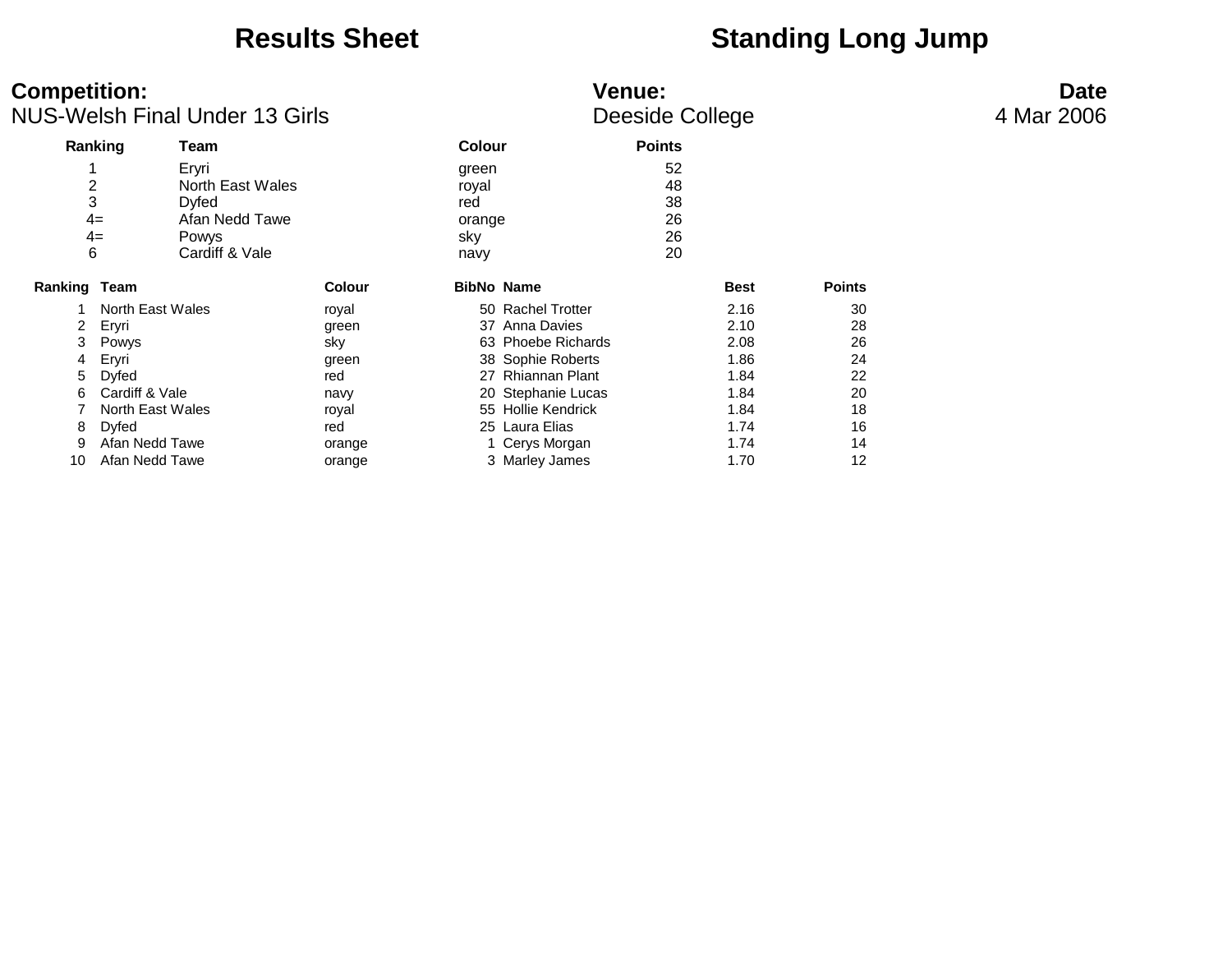### **Results Sheet Standing Triple Jump**

| <b>Competition:</b><br><b>NUS-Welsh Final Under 13 Girls</b> |                                                                                                                   |                                                                                 |                                                                       | <b>Venue:</b><br>Deeside College               |                                                                                                                                                                             | <b>Date</b><br>4 Mar 2006        |                                                                      |                                                    |  |
|--------------------------------------------------------------|-------------------------------------------------------------------------------------------------------------------|---------------------------------------------------------------------------------|-----------------------------------------------------------------------|------------------------------------------------|-----------------------------------------------------------------------------------------------------------------------------------------------------------------------------|----------------------------------|----------------------------------------------------------------------|----------------------------------------------------|--|
|                                                              | Ranking                                                                                                           | Team                                                                            |                                                                       | Colour                                         |                                                                                                                                                                             | <b>Points</b>                    |                                                                      |                                                    |  |
|                                                              | $\overline{\mathbf{c}}$<br>3<br>4<br>5<br>6                                                                       | Eryri<br>Powys<br>Dyfed<br>North East Wales<br>Cardiff & Vale<br>Afan Nedd Tawe |                                                                       | green<br>sky<br>red<br>royal<br>navy<br>orange |                                                                                                                                                                             | 50<br>48<br>36<br>26<br>24<br>14 |                                                                      |                                                    |  |
| Ranking Team                                                 |                                                                                                                   |                                                                                 | <b>Colour</b>                                                         |                                                | <b>BibNo Name</b>                                                                                                                                                           |                                  | <b>Best</b>                                                          | <b>Points</b>                                      |  |
| 2<br>4<br>5<br>6<br>8<br>9                                   | Powys<br>Eryri<br>North East Wales<br>Cardiff & Vale<br>Eryri<br>Dyfed<br>Powys<br><b>Dyfed</b><br>Afan Nedd Tawe |                                                                                 | sky<br>green<br>royal<br>navy<br>green<br>red<br>sky<br>red<br>orange |                                                | 68 Sian Jones<br>45 Mia Morgan<br>56 Davina Parry<br>14 Katie Davies<br>46 Olivia Collier<br>36 Alyce Phillips<br>65 Rhian Price<br>35 Jessica Northcott<br>Joelle Drummond |                                  | 6.32<br>5.99<br>5.88<br>5.84<br>5.75<br>4.82<br>4.80<br>4.52<br>4.30 | 30<br>28<br>26<br>24<br>22<br>20<br>18<br>16<br>14 |  |